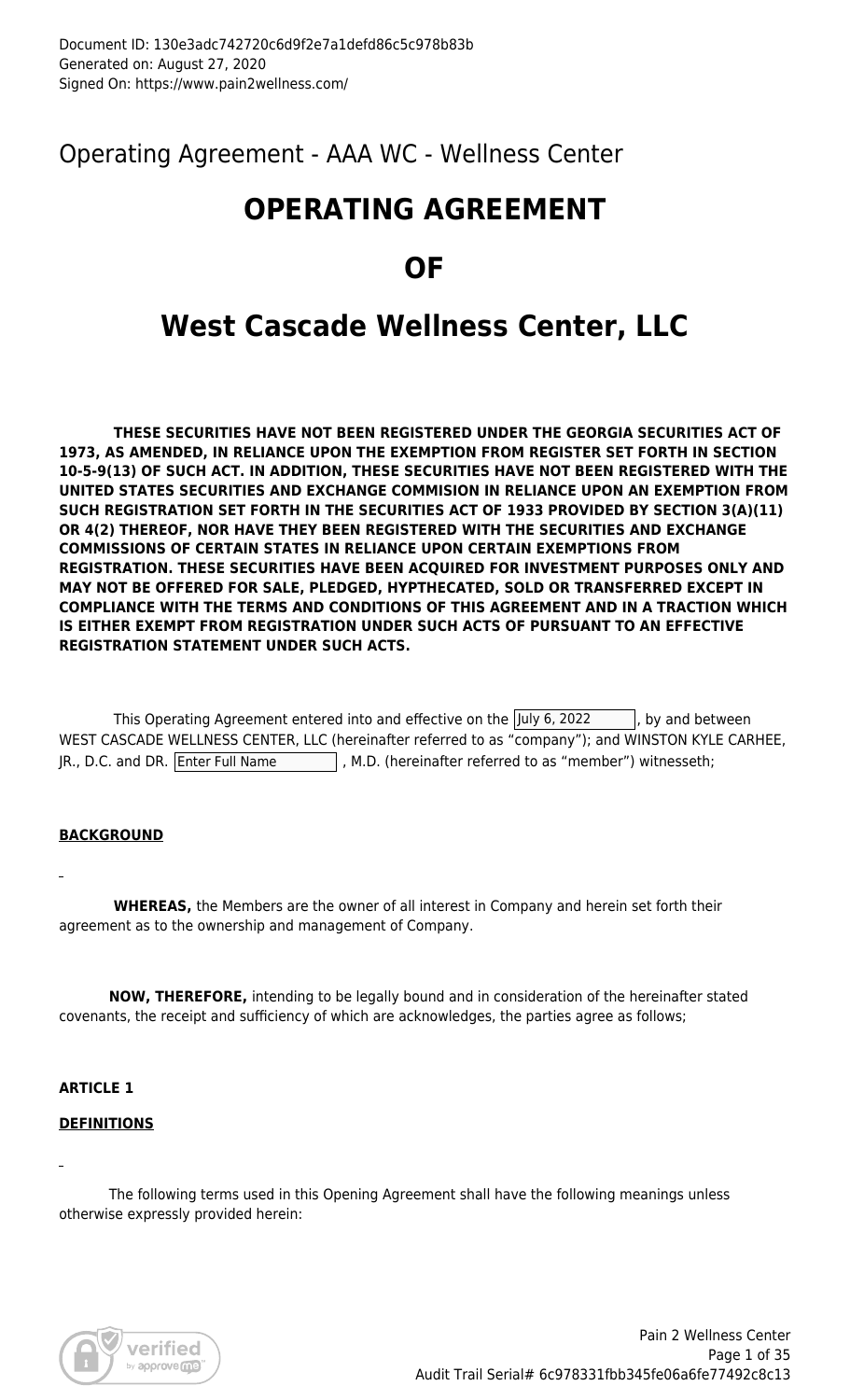**Articles of Organization.** The Articles of Organization of WEST CASCADE WELLNESS CENTER, LLC as filed with the Secretary of State of Georgia as the same may be amended from time to time.

 **Capital Account.** The capital accounts maintained are accordance with the rules contained Treas. Reg. SS 1.704-1(b)(2), as maintained in accordance with applicable rules under the Code as set forth in Treas. Reg. SS1.704-1(b)(2)(4) as amended from time to time.

 **Capital Contribution.** Any contribution, as defined in O.C.G.A. SS 14-11-101(4), to the capital of the Company in cash or property as a Member.

**Code.** The Internal Revenue code of 1986, as amended fro time to time.

 **Company.** WEST CASCADE WELLNESS CENTER, LLC.

 **Distributable Cash.** All Cash, revenues and funds received by the Company from company operations, less the sum of the following to the extent paid or set aside by the company; (i) all principal and interest payments on indebtedness of the Company and all other sums paid to lenders; (ii) all cash expenditures incurred incident to the normal operation of the Company's business; and (iii) such Reserves as the Members deem reasonably necessary to proper operation of the Company's business.

 **Economic Interest.** A Member's or Economic Interest Owner's share of one or more of the Company's Net Profits, Net Losses and distributions of the Company's assets pursuant to this Operating Agreement and the Georgia Act, but shall not include any right to vote on, consent to or otherwise participate in any decision of the Members.

 **Economic Interest Owner.** The owner of an Economic Interest who is not a member.

 **Entity.** Any general partnership, limited partnership, limited liability company, corporation, joint venture, business trust, cooperative, association or any foreign trust or foreign business organization.

 **Fiscal Year.** The Company's fiscal year, shall be the calendar year.

Georgia Act. The Georgia Limited Liability Company Act at O.C.G.A. SS 14-11-100, et seq. by a Member pursuant to this Operating Agreement.

 **Majority Interest.** Ownership Interest of Members which, taken together, exceed fifty percent (50%) of the aggregate of all Ownership Interests.

**Manager.** One or more managers designated pursuant to this Agreement. Specifically, Manager(s)

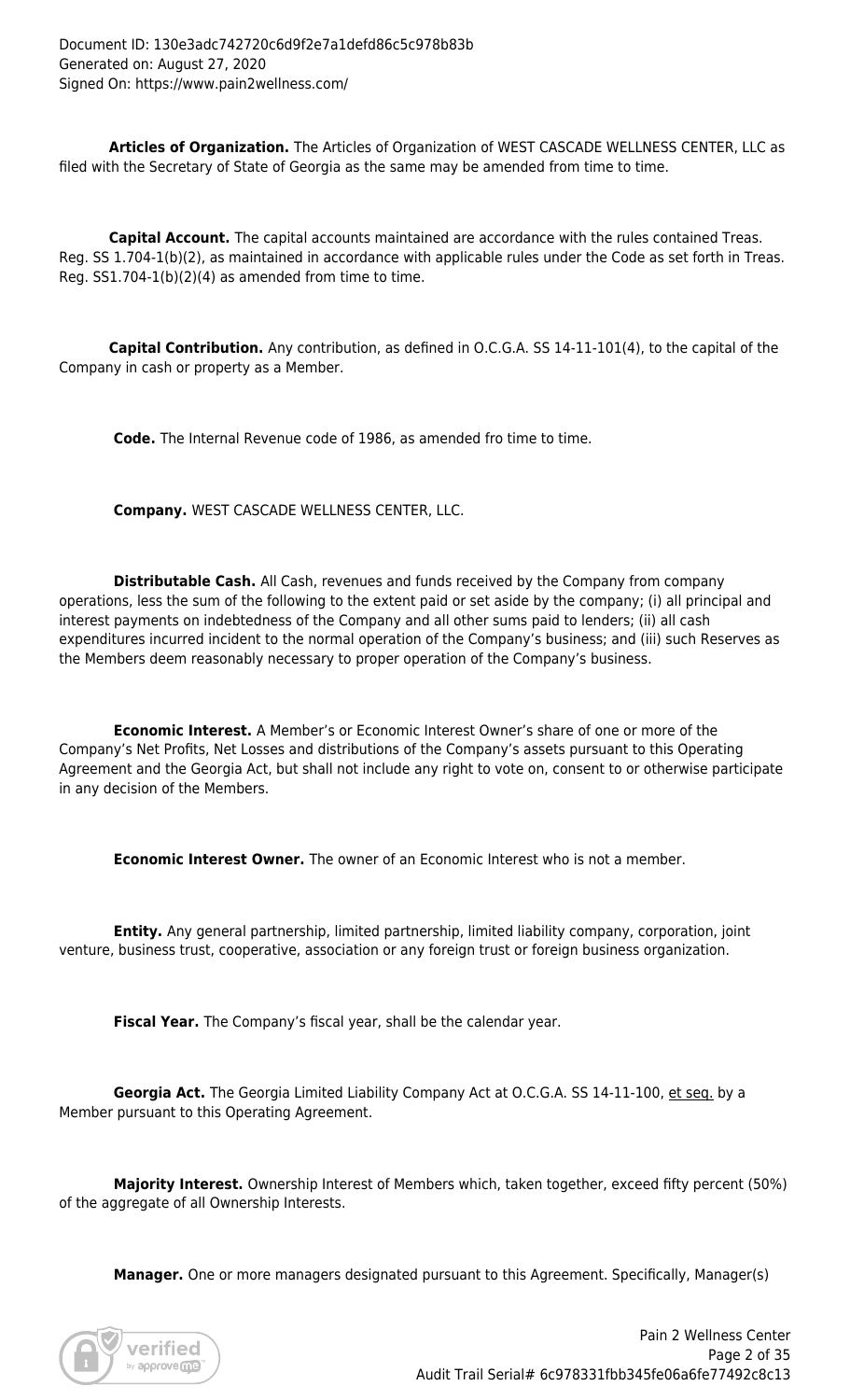shall mean DR. Enter Full Name  $\vert$ , M.D. and WINSTON KYLE CARHEE, JR., D.C. or any other person(s) that succeed such person(s) in the capacity of Manager.

 **Member.** Each of the parties who executes this Operating Agreement as a Member and each of the parties who may hereafter become Members. If a Person is a Member immediately prior to the purchase or other acquisition of an Economic Interest, such Person shall have all the rights of a Member with respect to such purchased or otherwise acquired Membership Interest of Economic Interest, as the case may be.

 **Membership Interest.** A Member's entire interest in the Company including such Member's Economic Interest and the right to participate in the management of the business and affairs of the Company, including the right to vote on, consent to, or otherwise participate in any decision or action of or by the Members granted pursuant to this Operating Agreement or the Georgia Act.

 **Net Losses.** The Company's taxable loss computed pursuant to Section 9.3.4.

 **Net Profits.** The Company's taxable income computed pursuant to Section .3.4.

 **Operating Agreement.** This Operating Agreement is originally executed and as amended from time to time.

**Ownership Interest.** The proportion that a Member's positive Capital Account bears to the aggregate positive Capital Accounts of all Members whose Capital Accounts have positive balances as may be adjusted from time to time. The initial Ownership Interests of the Members are as follows:

# **MEMBER OWNERSHIP INTEREST**

1. Enter Full Name  $\vert$ , M.D. 5%

WINSTON KYLE CARHEE, JR., D.C. 95%

Person. Any individual or Entity, and the heirs, executors, administrators, legal representatives, successors and assigns each "Person" where the context so permits.

 **Reserves.** With respect to any fiscal period, funds set aside or amounts allocated during such period to reserve which shall by maintained in amounts deemed sufficient by the members for working capital and to pay taxes, insurance, debt service, or other costs or expenses incident to the ownership or operation of the Company's business.

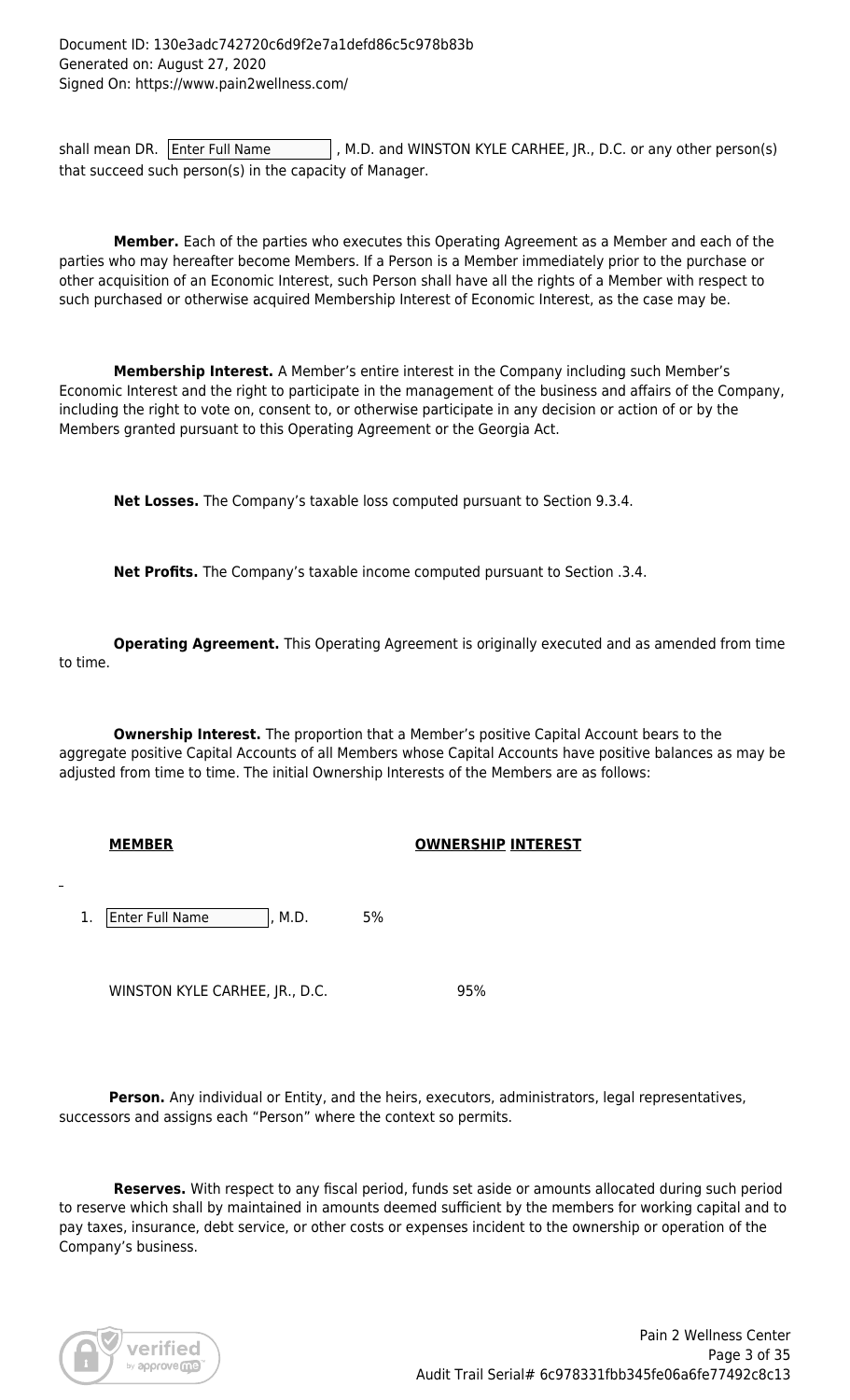**Treasury Regulations or Regulations.** The Federal Income Tax Regulations promulgated under the Code, as such regulations may be amended from time to time.

### **ARTICLE II**

#### **FORMATION OF THE COMPANY**

 2.1 **Formation.** On MARCH 9, 2018, WINSTON KYLE CARHEE, JR., D.C. (organizer) formed the Company as a Georgia Limited Company by executing and delivering Articles of Organization to the Secretary of State of Georgia in accordance with the provisions of the Georgia Act.

2.2 **Name.** The name of the Company is WEST CASCADE WELLNESS CENTER, LLC.

 2.3 **Principal Place of Business.** The principal place of business of the Company within the State of Georgia is 3910 Cascade Road, Atlanta, Georgia 30331. The Company may locate its places of business and registered office at any other place or places as the Members may from time to time deem advisable.

 2.4 **Registered Office and Registered Agent.** The Company's initial registered office shall be at the office of its registered agent at: 3915 Cascade Road, Suite 220, Atlanta, Fulton County, Georgia 30331, and the name of its initial registered agent at such address is WINSTON KYLE CARHEE, JR., D.C. The registered office and registered agent may be changed from time to time by filing the address of the new registered office and/or the name of the new registered agent with the Secretary of State of Georgia pursuant to the Georgia Act and the applicable rules promulgated thereunder.

 2.5 **Term.** The term of the Company shall commence on the date the Articles of Organization were filed with the Secretary of State of Georgia and shall continue in perpetuity, unless earlier dissolved in accordance with the provisions of this Operating Agreement of the Georgia Act.

#### **ARTICLE III**

#### **BUSINESS OF THE COMPANY**

- 3.1 **Permitted Business.** The business of the Company shall be:
- To engage in the promotion of the health and wellness of the general public and to do any other act permitted of the Company under the act.
- To exercise all other powers necessary to or reasonably connected with the company's business which may be legally exercised by limited liability companies under the Georgia Act.
- To engage in all activities necessary, customary, convenient, or incident to any of the forgoing.

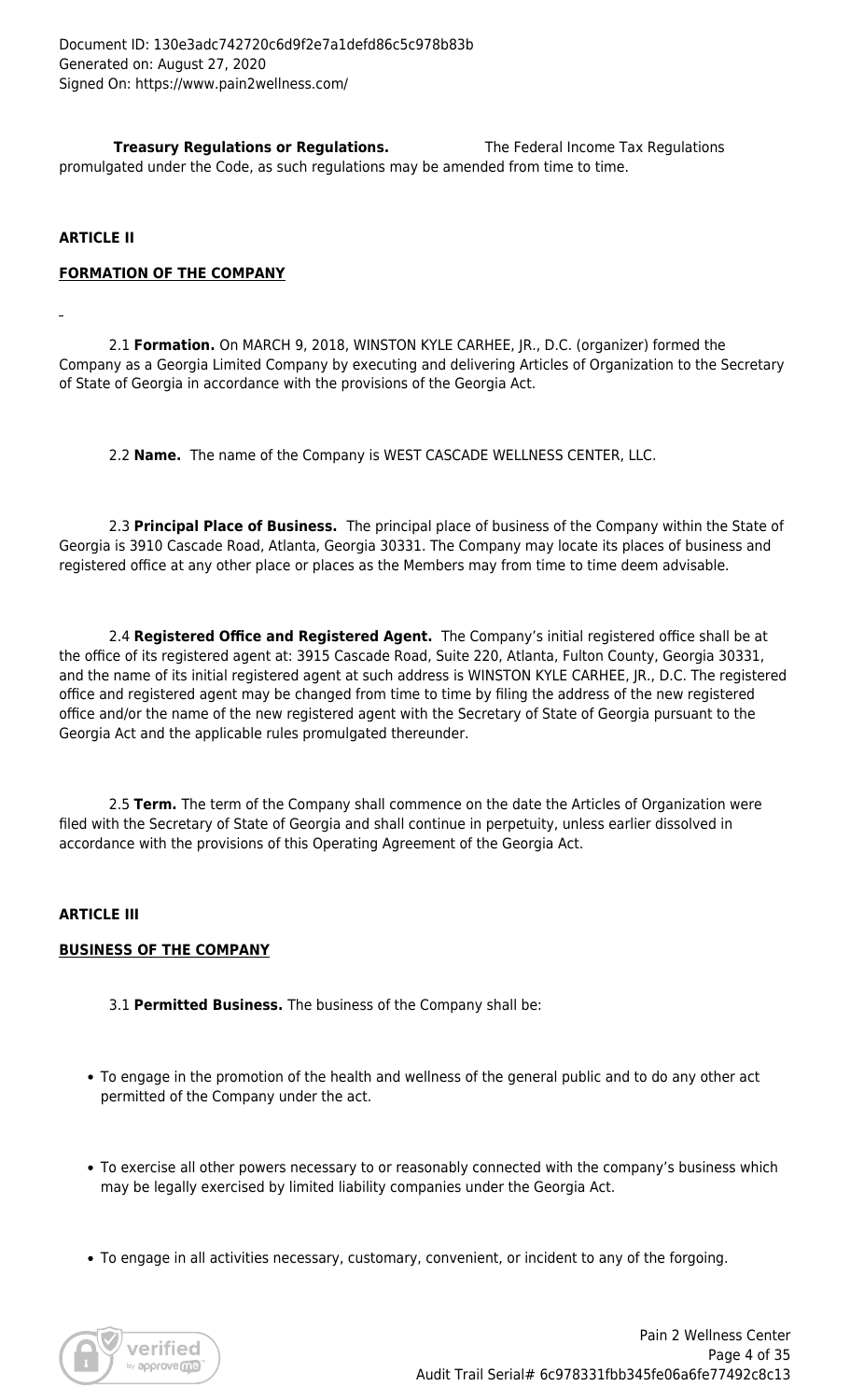Document ID: 130e3adc742720c6d9f2e7a1defd86c5c978b83b Generated on: August 27, 2020 Signed On: https://www.pain2wellness.com/

### **ARTICLE IV**

# **NAMES AND ADDRESS OF MEMBERS**

The Names and Addresses of the Members are as follows:

| <b>NAME</b>                    | <b>ADDRESS</b>                                               |  |
|--------------------------------|--------------------------------------------------------------|--|
| Enter Full Name<br>1.          | , M.D. Enter Street Address<br>Enter Zip Code<br>Atlanta, GA |  |
| WINSTON KYLE CARHEE, JR., D.C. | 3910 Cascade Road<br>Atlanta, GA 30331                       |  |

# **ARTICLE V**

# **RIGHT AND DUTIES OF MEMBERS WITH RESPECT TO MANAGEMENT.**

5.1 **Management.** The business affairs of the Company shall be managed by its Managers. Except for situations in which the approval of the Members is expressly required by this Operating Agreement or by the Georgia Act or situations which affect the personal liability of the Members as a result of a modification to a personal guaranty provided by such Members, each Manager shall have full and complete authority, power, and discretion to manage and control their related aspect of the business.

 5.2 **Member, Tenure, and Qualifications.** The Company shall initially have two (2) Managers, DR. Enter Full Name |, M.D., the Medical Manager and WINSTON KYLE CARHEE, JR., D.C., the Administrative Manager. The number of Managers of the Company shall be fixed from time to time by the unanimous affirmative vote of Members but in no instance shall there be less than one (1) Manager. Each Manager shall hold office until the next annual meeting of Members or until his successor shall have been elected and qualified. Managers shall be elected by the affirmative vote of Members holding at least a majority interest. Managers need not be residents of the State of Georgia or Member of the Company.

 5.3 **Certain Powers of Administrative Manager.** Without limiting the generality of section 5.1, and subject to the unanimous approval of the Managers, each Manager shall individually have the power and authority, on behalf of the Company;

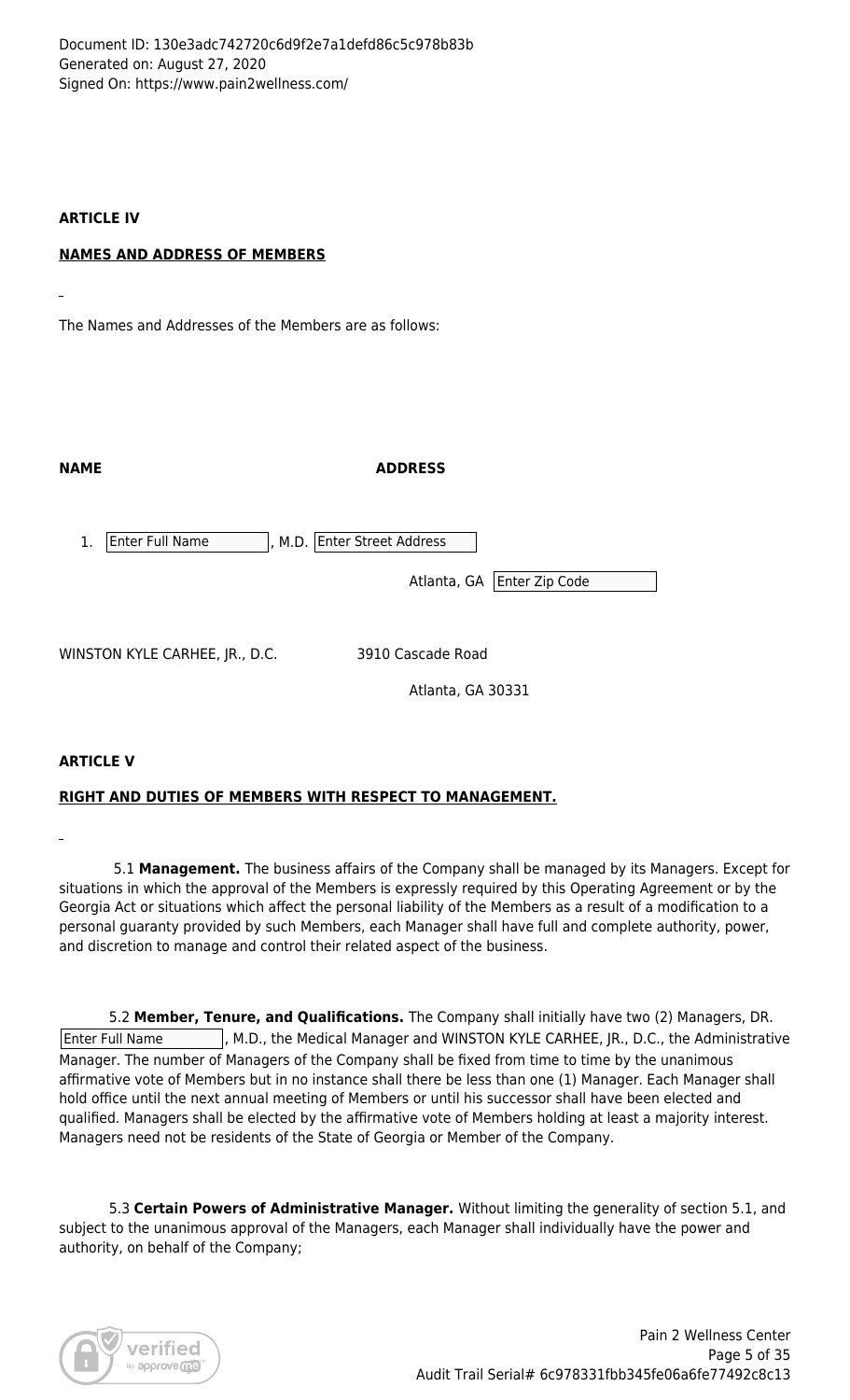- To acquire property from any person as the Managers may determine. The fact that a Manager or a Member is directly or indirectly affiliated or connected with any such person shall not prohibit the Managers from dealing with that person.
- To borrow money for the Company from banks, other lending institutions, the Mangers, Members, or affiliates of the Manager or Members on such terms as the Mangers deem appropriate, and in connection therewith to hypothecate, encumber and grant security interest in the assets of the Company to secure repayment of the borrowed sum. No debt shall become contracted or liability incurred by or on behalf of the Company except by the Mangers, or to the extent permitted under the Georgia Act, by agents or employees of the Company expressly authorized to contract such debt or incur such liability by the managers.
- To purchase liability and other insurance to protect the Company's property and business.
- To hold and own any Company real and/or personal properties in the name of the Company.
- To invest any Company funds temporarily in investments including, but not limited to, time deposits, short-term governmental obligations, commercial paper or other investments.
- Upon the unanimous vote of the Members to sell or otherwise dispose of all or substantially all of the assets of the Company as part of a single transaction or plan so long as such disposition is not in violation of or a cause of a default under any other agreement to which the Company may be bound. The affirmative vote of the Members shall not be required with respect to any sale or disposition of the company's assets in the ordinary course of the Company's business.
- To execute on behalf of the Company, all instruments and documents, including without limitation, checks; drafts; notes and other negotiable instruments; mortgages, deeds of trust, and deed to ensure debt security agreement; financing statements; documents providing for the acquisition, mortgage or disposition of the Company's property including all forms of deeds; assignments; bills of sale; leases; partnership agreements, operating agreements of other limited liability companies; and any other instruments or documents necessary in the opinion of the Mangers, to the business of the Company.
- To employ accountants, legal counsel, managing agents or other experts to perform services for the Company and to compensate them from Company funds.
- To enter into any and all other agreements on behalf of the Company, with any other person for any purpose, in such forms as the Managers may approve.
- To do and perform all other acts as may be necessary or appropriate to the conduct of the Company's business.

Unless authorized to do so by this operating agreement or by the Managers of the Company, no attorney-in-

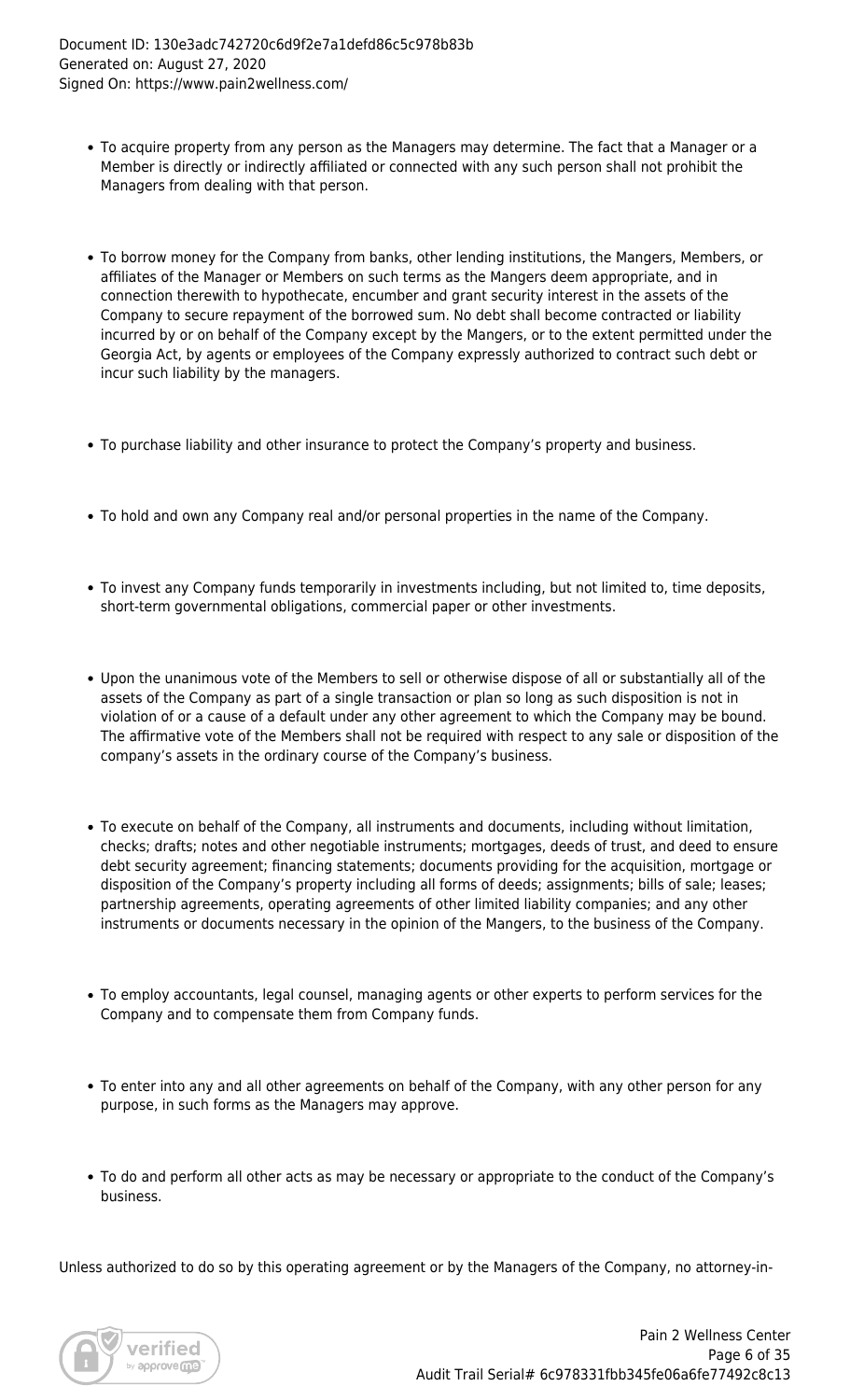fact, employee, or other agent of the Company shall have any power or authority to bind the Company in any way, to pledge its credit or to render it liable pecuniary for any purpose. No Member shall have any power or authority to bind the Company unless the Member has been authorized by the Managers to act as an agent of the Company in accordance with this provision.

 5.3 **Liability for Certain Acts.** Each Manager shall act in a manner he believes in good faith to be in the best interest of the Company and with such care as an ordinarily prudent person in a like position would use under similar circumstances. A Manager is not liable to the Company, its Member, or other Manager for any action taken in managing the business or affairs of the Company if he performs the duty of his office in compliance with the standards contained in this section. No Manager has guaranteed nor shall have any obligation with respect to the return of a Member's Capital Contributions or profits from the operation of the Company. No Manger shall be liable to the Company or to any Member for any loss or damage sustained by the Company or any member except loss or damage resulting from intentional misconduct or knowing violation of law or a transaction for which such Member received a personal benefit in violation or breach of the provisions of this operating agreement. Each Manager shall be entitled to rely on information, opinions, reports or statements including but not limited to financial statements or other financial data prepared or presented in accordance with the provisions of O.C.G.A. section 14-11-305.

 5.4 **Managers have no exclusive duty to Company.** Each Manger shall not be required to manage the Company as their sole and exclusive function and the Managers may have other business interests and may engage in other activities in addition to those relating to the Company. Neither the Company nor any member shall have any right, by virtue of this operating agreement, to share or participate in such other investments or activities of the Manager or to the income or proceeds derived there from. The Manager shall incur no liability to the Company or to any of the Members as a result of engaging in any other business or venture.

 5.5 **Bank Accounts.** The administrative Manager may from time to time open bank accounts in the name of the Company, and said Manager shall be the sole signatory thereon.

 5.6 **Indemnity of the Managers.** To the fullest extent permitted under O.C.G.A. section 14-11-306, the Company shall indemnify the Managers and make advances for expenses to them with respect to such matters to the extent permitted under applicable law.

 5.7 **Resignation.** Any Manager of the Company may resign at any time by giving ninety (90) days prior written notice to the Members of the Company. The resignations of any Manager shall take effect upon the expiration of ninety (90) days from receipt of such notice thereof or at such later time as shall be specified in such notice; and, unless other specified therein, the acceptance of such resignation shall not be necessary to make it effective. The resignation of a Manager who is also a Member shall not affect the Managers right as a Member and shall not constitute withdraw of a Member.

 5.8 **Removal.** At a meeting called expressly for that purpose, all or any lesser number of Managers may be removed at any time, with or without cause, by the unanimous affirmative vote of the Members., The removal of a Manager who is also a Member shall not affect the Manager's right as Member and shall not constitute a withdrawal of a Member.

 5.9 **Vacancies.** Any vacancy occurring for any reason in the number of Managers of the Company shall be filled by the majority vote of the Members in accordance to their respective number of ownership

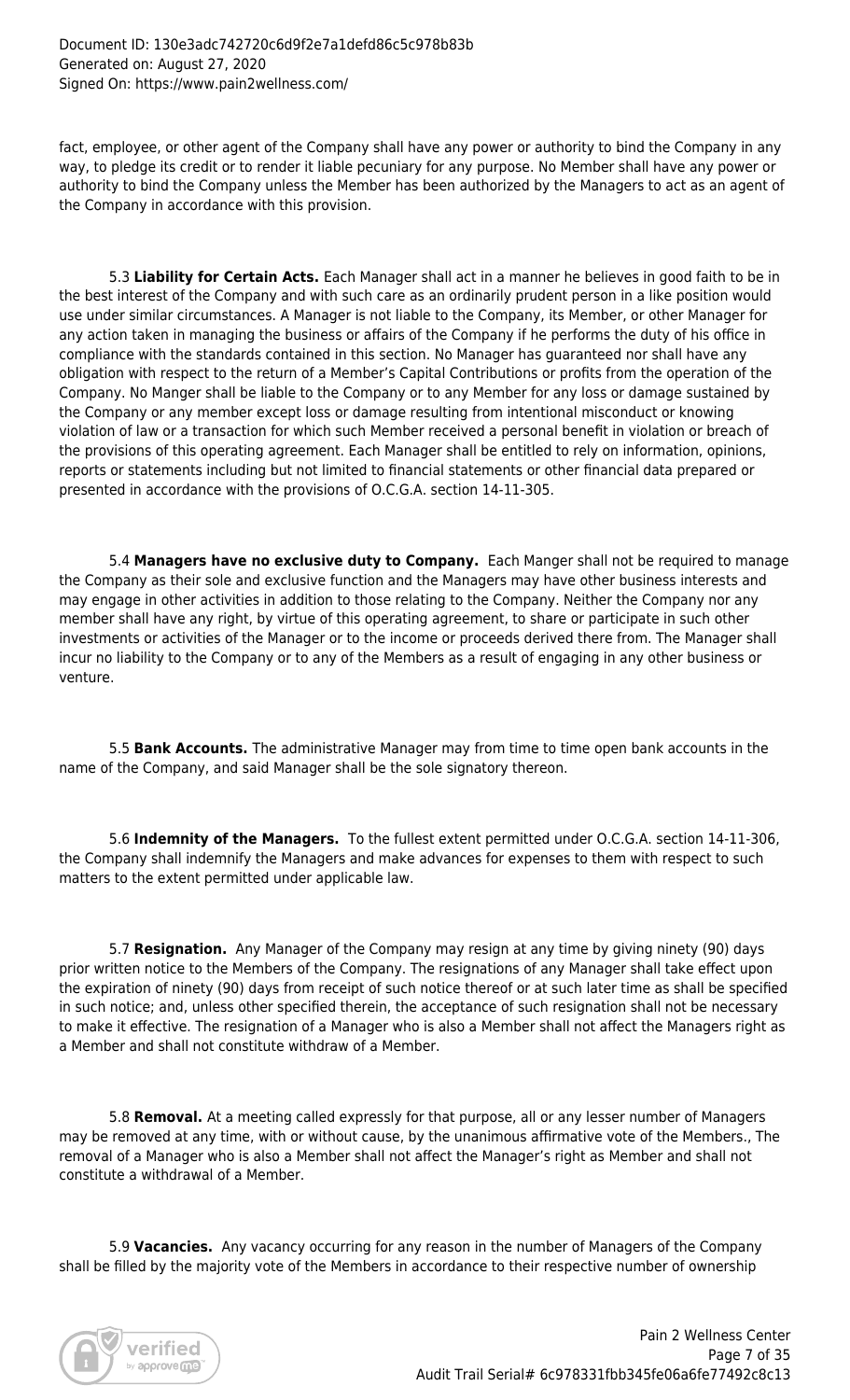units. Any Manager's position to be filed by an increase in the number of Managers shall be filed by an election at an annual meeting or at a special meeting of Members called for that purpose or by the Members' majority vote as mentioned herein above. A Manager elected to fill a vacancy shall be elected for the unexpired term of his predecessor in office and shall hold office until the expiration of such term and until his successory shall be elected and shall qualify or until his earlier death, resignation or removal. A Manger chosen to fill a position resulting from an increase in the number of Managers shall hold office until the next annual meeting of Members and until his successor shall be elected and shall qualify or until his earlier death, resignation or removal.

 5.10 **Salaries.** No Manager shall receive a salary from the Company for services rendered to the Company here under without a majority vote of the Members.

#### **ARTICLE VI**

#### **RIGHTS AND OBLIGATIONS OF MEMBERS**

 6.1 **Limitation on Liability.** Each Member's liability shall be limited as set forth in this Operating Agreement, the Georgia Act and other applicable law.

6.2 **No Liability for Company Obligation.** No Member will have any personal liability for debts, obligations, liabilities, or losses of the Company beyond his respective contribution, except as provide by law.

 6.3 **List of Members.** Upon written request of an Member, the Member's shall provide a list showing the names, addresses and membership interest and Economic Interest of all Members and the other information required by O.C.G.A. section 14-11-313 and maintains pursuant to section 11.2.

 6.4 **Priority and Return of Capital.** Except as may be expressly provided in Article IX, no Member or Economic Interest Owner shall have priority over any other member or Economic Interest Owner. Either as to the return of Capital Contributions or as to Net Profits, Net Losses or distributions. This Section shall not apply to loans (as distinguished from Capital Contribution) which Member has made to the Company.

#### **ARTICLE VII**

# **CONTRIBUTIONS AND LOANS BY MEMBERS**

 7.1 **Contributions.** No Member shall have an obligation to contribute any capital to Company. Without limitation, no Member shall, upon dissolution of Company or otherwise, be required to restore any deficit in such Member's capital account. Any Member may contribute money or property to the capital or Company without the consent of any other Member.

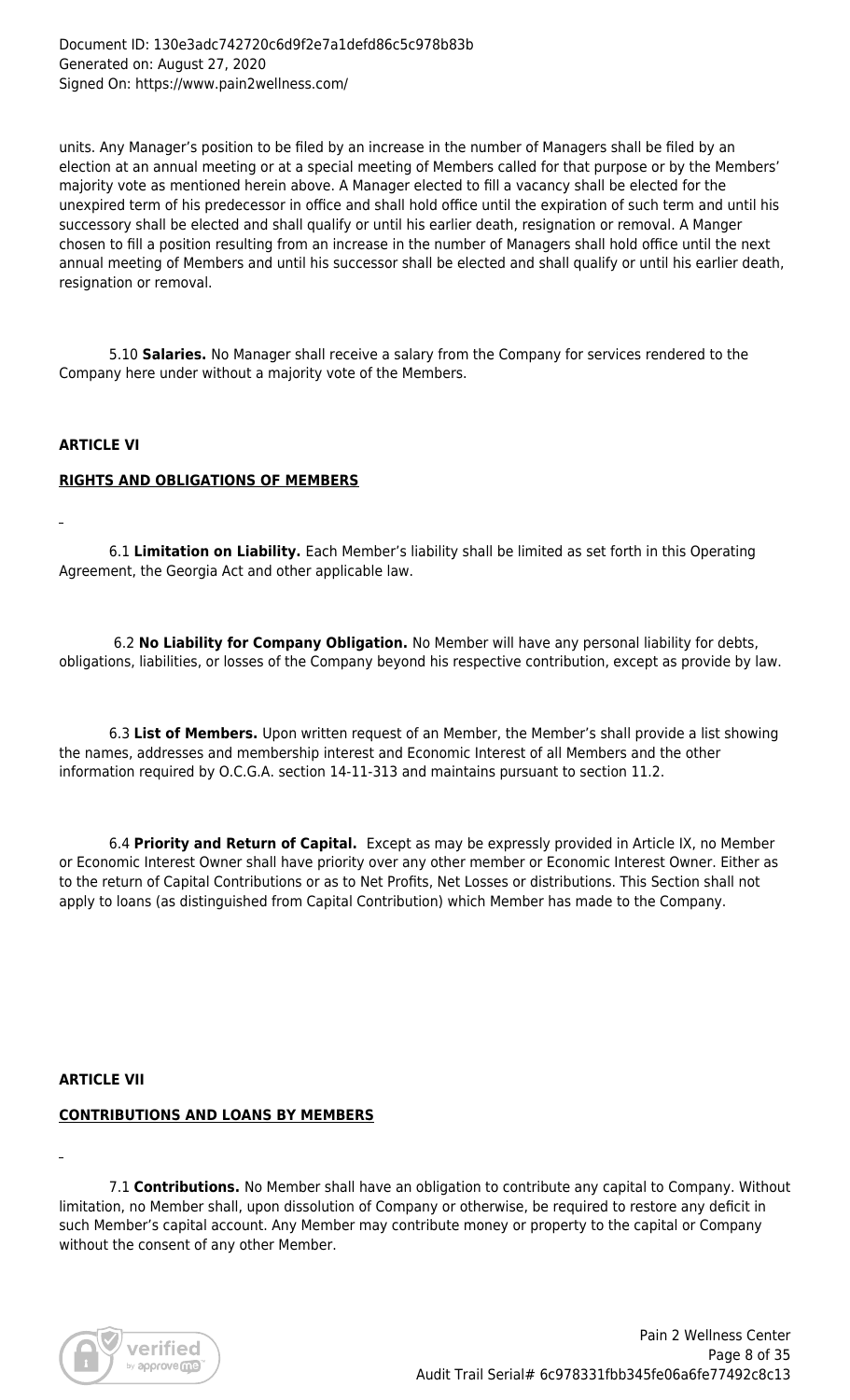# 7.2 **Loans.**

 7.2.1 **Generally.** No members may lend money to Company without the prior written consent of the Managers who lend money to Company for working capital and to fund start-up expenses. Subject to applicable Georgia law regarding maximum allowable rates of interest, loans made by an Member to Company ("Member Loans") shall bear interest at the highest of (i) the highest prime lending rate published in the Wall Street Journal on the last business day of each month (and changing as rate changes) pus four percent (4%), or (ii) the minimum rate necessary to avoid "imputed interest" under section 7872 or other applicable provisions of the Internal Revenue Code (the "Code"). Such loans shall be payable on demand and shall be evidenced by one or more promissory notes.

 7.2.2 **Repayment of Loans.** After payment of (i) current and past-due debt service on liabilities of Company other than Member Loans, and (ii) operating expenses of Company, Company shall pay the current and past-due service on an outstanding Member loans before distributing any amount to any member pursuant to Article IX. Such loans shall be paid *pro rata*, paying all past-due interest first, then all past-due principal, then all current interest and all current principal.

 7.3 **Other Provisions on Members' Capital Contributions.** Except as otherwise provided in this Agreement by law:

7.3.1 No Member shall be required to contribute any capital to Company;

7.3.2 No Member may withdraw any part of his capital from Company;

7.3.3 No Member shall be required to make any loans to Company;

 7.3.4 Loans by a Member to Company shall not be considered a contribution of capital; shall not to increase the capital amount of the lending Member; and, shall not result in the adjustment of any Member's Company Interest. Repayment of such loans by Company shall not decrease the capital accounts of Members making the loans;

 7.3.5 No interest shall be paid on any initial or additional capital contributed to Company by any Member;

 7.3.6 Under any circumstances requiring a return of all or any portion of a capital contribution, no Member shall have the right to receive property other than cash; and

7.3.7 No Member shall be liable to any other Member for the return of his capital.

 7.4 **No Third Party Beneficiaries.** Any obligations or right of Members to contribute capital under the terms of this Operating Agreement shall not confer any rights or benefits to or upon any person not a

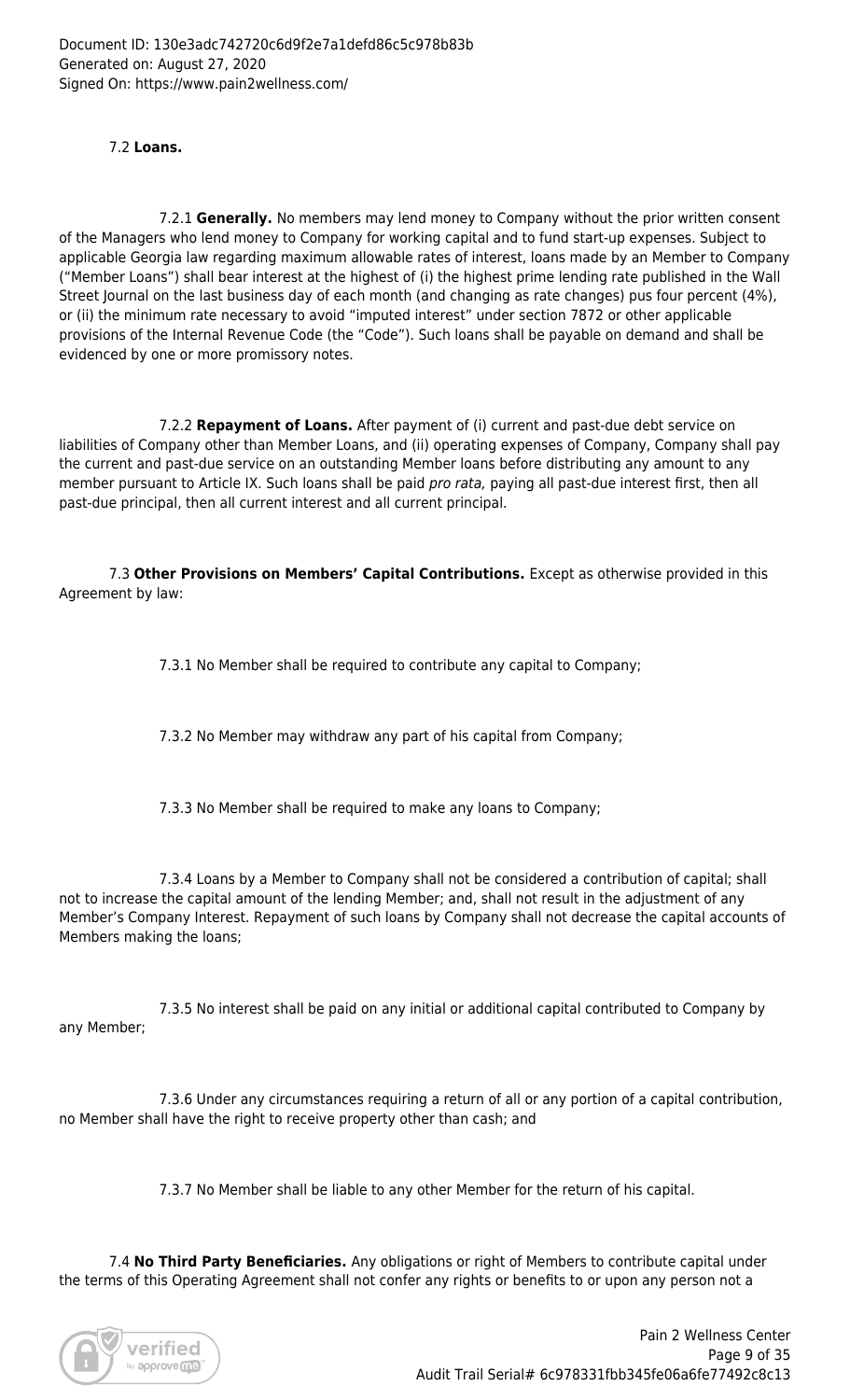Document ID: 130e3adc742720c6d9f2e7a1defd86c5c978b83b Generated on: August 27, 2020 Signed On: https://www.pain2wellness.com/

party to this Operating Agreement.

# **ARTICLE VIII SHARES; CAPITAL ACCOUNTS**

 8.1 **Shares.** The ownership interests ("Shares") of Company shall consist of Fifty (50) Shares denominated as "Medical Shares" and Nine Hundred Fifty (950) Shares denominated as "Non-Medical Shares." The Shares may, but need not, be evidenced by one or more written certification. WINSTON KYLE CARHEE, JR., D.C. shall own all of the Non-Medical Shares, and DR. Enter Full Name  $\vert$ , M.D. shall own all of the Medical Shares. The total number of Shares, but not the number of Shares owned by any Member, may be increased or decreased by proper majority vote of all of the Members as mentioned herein above.

 8.2 **Capital Accounts.** A capital account shall be established and maintained for each Member. Each Member's capital account shall initially be credited with the amount of his initial capital contribution. Thereafter, the capital account of a Member shall be increased by the amount of any additional contributions of the Member and the amount of income or gain allocated to the Member; and, decreased by the amount of any distributions to the Member and the amount of loss or deduction allocated to the member, including expenditures of Company described in section 705(1)(2)(B) of the, "Code." Unless otherwise specifically provided herein, the capital accounts of Members shall be adjusted and maintained in accordance with Code Section 704 and the regulations there under.

#### **ARTICLE IX**

#### **DISTRIBUTIONS AND ALLOCATIONS**

# 9.1 **Distributions**

9.1.1 **Distributions of Operating Cash Flow.** Within ninety (90) days following the end of each fiscal year, or at such other more or less frequent intervals a the Managers shall determine, Company may distribute its Operating Cash Flow (as defined below) to the owners of the Shares as follows:

| <b>Medical Shares</b> | 5%  |
|-----------------------|-----|
| Non-Medical Shares    | 95% |

 9.1.2 **Distribution of Capital Transaction Cash Flow.** Within ninety (90) days following any Capital Transaction (as defined below), Company may distribute the Capital Transaction Proceeds to the owners of the Shares as follows:

> Medical Shares 5% Non-Medical Shares 95%

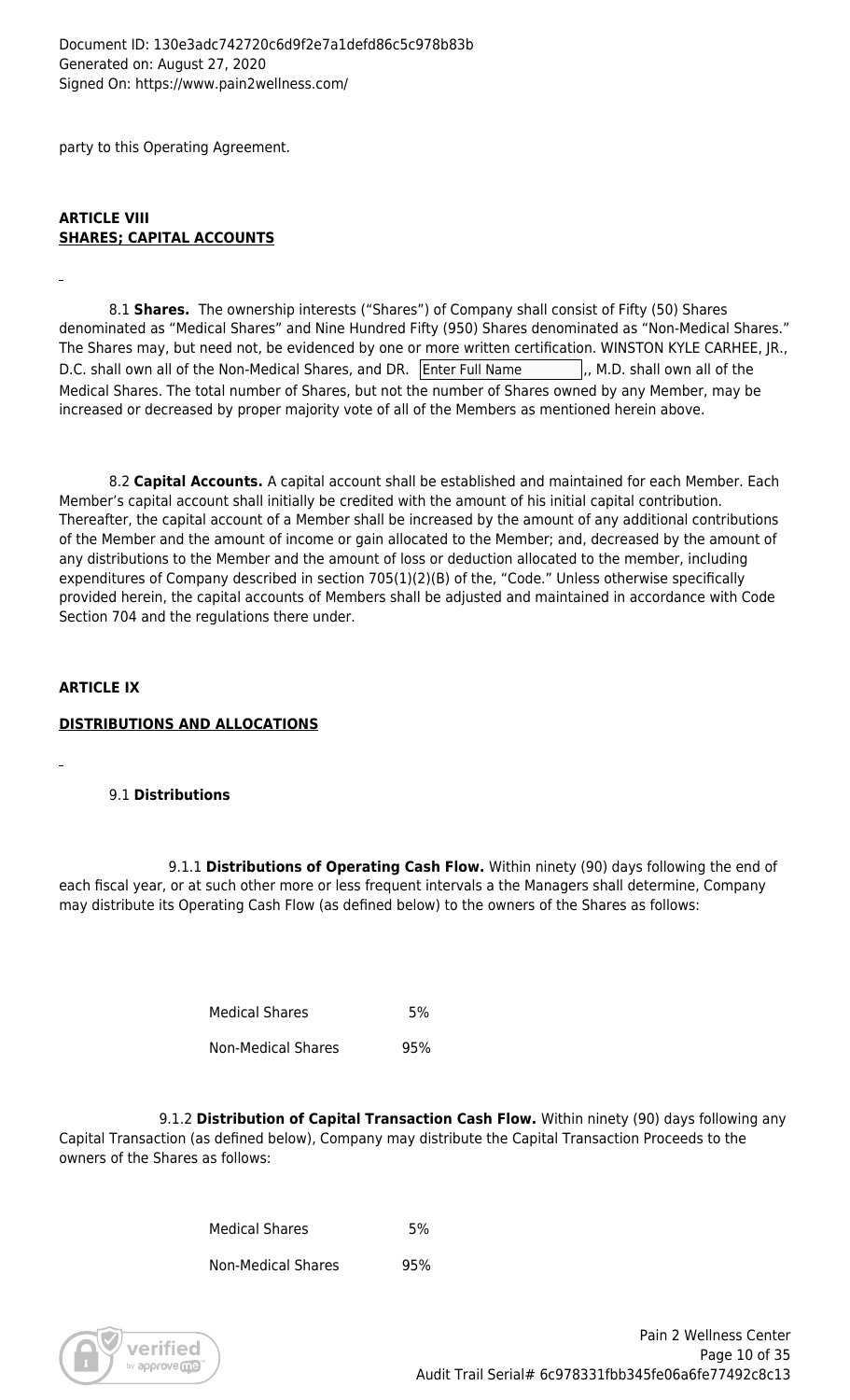9.1.3 **Distribution of Liquidating Proceeds.** Upon the liquidation of Company shall distribute its assets in accordance with Article XV.

### 9.1.4 **Definitions**

 9.1.4.1 **Operating Cash Flow.** The term "Operating Cash Flow" means the excess (if any) of Company's cash receipts from the operations over its cash operating expenses. For purposes of the preceding sentence, Company's cash receipts from operations shall include, without limitation, gross receipts from insurance companies and patients, amounts released from Company reserve accounts, earning on invested capital and the cash capital contributions of Members. Company's cash operating expenses shall include, without limitation, payroll expenses, rent, additions to the Company reserve accounts and any cash expenses associated with the day-to-day operation of Company's business. Additions to and withdrawals from Company reserve accounts shall be made by the Manager in contemplation of anticipated cash needs for at least six (6) months.

 9.1.4.2 **Capital Transaction.** The term "Capital Transaction" means a sale of assets by Company or a financing of Company debt, other than in the ordinary course of business.

 9.1.4.3 **Capital Transaction Proceeds.** The term "Capital Transaction Proceeds" means the gross proceeds of the Capital Transaction minus the payment of any expenses incurred in the Capital Transaction of any indebtedness associated with the Capital Transaction.

 9.1.4.4 **Distributions to Fund Tax Liability.** In the even that Company recognizes net gain or income for any taxable year, Company shall make a good faith effort to distribute to each Member, no later than April 15<sup>th</sup> of the following year, an amount equal to the net gain or income allocated to such Member, multiplied by the highest marginal tax rate for individuals then in effect under Section 1 of the Code, reduced by the amount of other distributions received by such Member during the twelve (12) month period ending on such April 15<sup>th</sup>. If any Member receives a smaller or larger distribution pursuant to this Section than he would have received had the same aggregate amount been distribute pursuant to Section 9.1.1, then subsequent distributions shall be adjusted accordingly.

 9.2 **Other Rules Governing Distributions.** No distribution of assets of Company prohibited by O.C.G.A. Section 14-11-407 or not specifically authorized under this Operating Agreement shall be made by Company to any Member in his capacity as a Member. A Member who receives as distribution prohibited by O.C.G.A. Section 14-11-407 shall be liable as provided by O.C.G.A. Section 14-11-408.

# 9.3 **Allocations of Profit and Loss.**

 9.3.1 **Allocation of Losses.** During any fiscal year in which Company recognizes a net loss or incurs expenses described in Code Section 705(a)(2)(B), such loss or expenses shall be allocated among the owners of the Shares as follows:

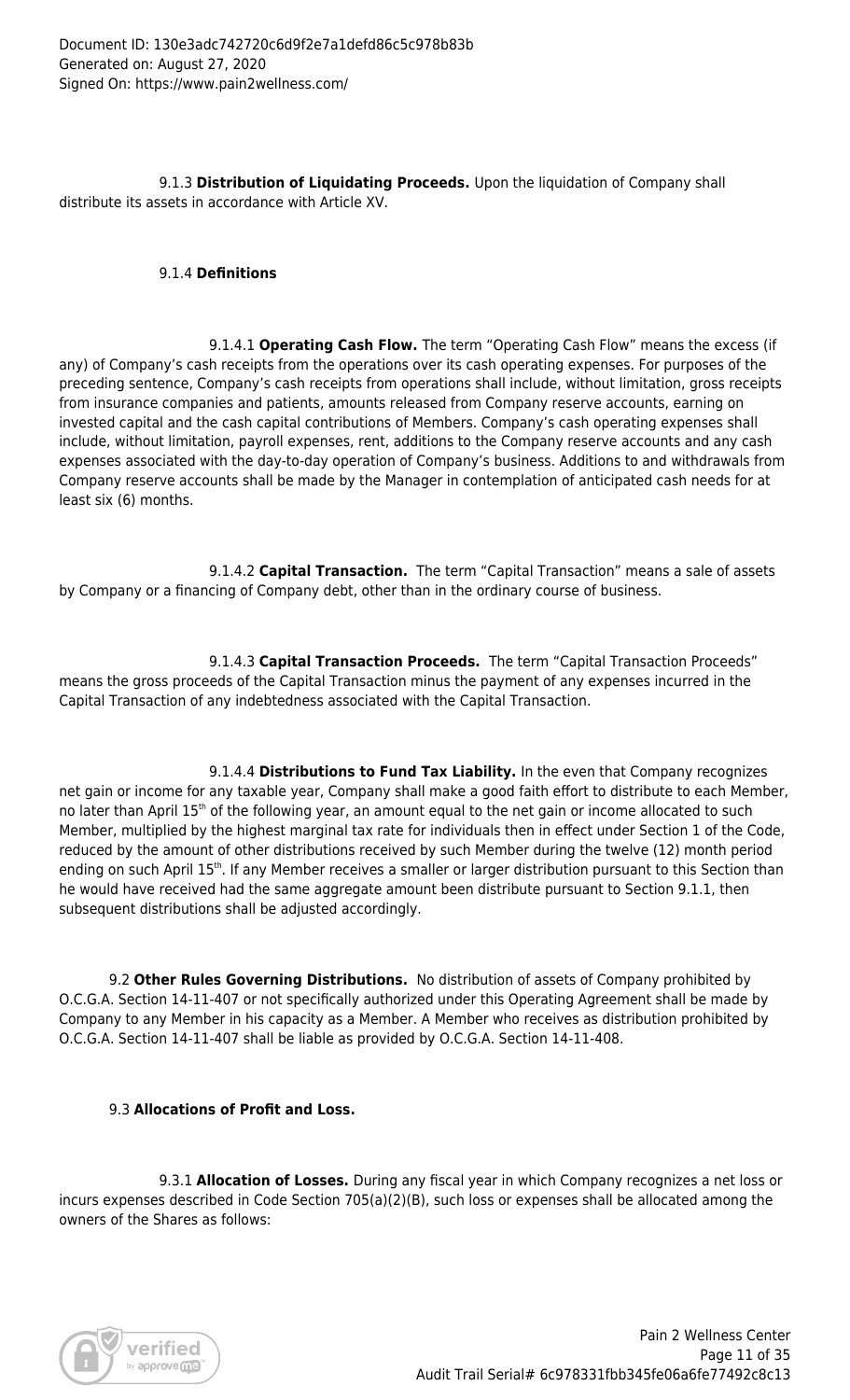| <b>Medical Shares</b>     | .5% |
|---------------------------|-----|
| <b>Non-Medical Shares</b> | 95% |

### 9.3.2 **Allocations of Profits or Gains.**

 9.3.2.1 **Profit From Operations.** During any fiscal ear in which Company recognizes a net profit from operations (calculated in a manner similar to the calculation of Operating Cash Flow, but also taking into account non-cash items such as depreciation and amortization), such net profit shall be allocated amount the owners of the Shares as follows:

| <b>Medical Shares</b> | 5%  |
|-----------------------|-----|
| Non-Medical Shares    | 95% |

 9.3.2.2 **Gain from Capital Transactions.** Any gain recognized by Company from a Capital Transaction shall be allocated among the owners of the Shares as follows:

| <b>Medical Shares</b> | 5%  |
|-----------------------|-----|
| Non-Medical Shares    | 95% |

 9.3.3 **Special Rules.** Notwithstanding the foregoing provisions of this section 9.3, the following special rules shall apply in allocating gain and loss among Members.

 9.3.3.1 **Limitation of Members' Losses.** Any loss or deductions that would otherwise by allocated to a Member pursuant to Section 9.3.1 shall not be allocated to such Member to the extent the allocation of such loss or deduction would cause or increase an Adjusted Capital Account Deficit (as defined below) for such Member. Instead, such a loss or deduction shall be reallocated to Members for whom such allocation would not cause or increase an Adjusted Capital Account Deficit in accordance with their respective Company Interests.

 9.3.3.2 **Qualified Income Offset.** In the even any Member unexpectedly receives any adjustments, allocations, or distributions described in Section 1.704-1(b)(2)(ii)(d)(4), Treasury Department under Section 704of the Code (the "Regulations"), items of Company income and gain shall be specifically allocated to each such Member in an amount and manner sufficient to eliminate, to the extent required by the Regulations, the Adjusted Capital Account Deficit of such member as quickly as possible, provided that an allocation pursuant to this Section 9.3.3.1 shall be made in and only to the extent that such Member would have an Adjusted Capital Account Deficit after all other allocations provided for in this Section 9 have been tentatively made as if this Section 9.3.3.2 were not in the Operating Agreement.

 9.3.3.3 **Gross Income Allocation.** In the event any Member has a deficit Capital Account at the end of any Company fiscal year which is in excess of the sum of (i) the amount such Member is obligated to restore to Company, (ii) the amount such Member is deemed to be obligated to restore pursuant to the penultimate sentences of Regulations Sections 1.704(2)(g)(1) and 1.704-2(i)(5), and (iii) the Member's

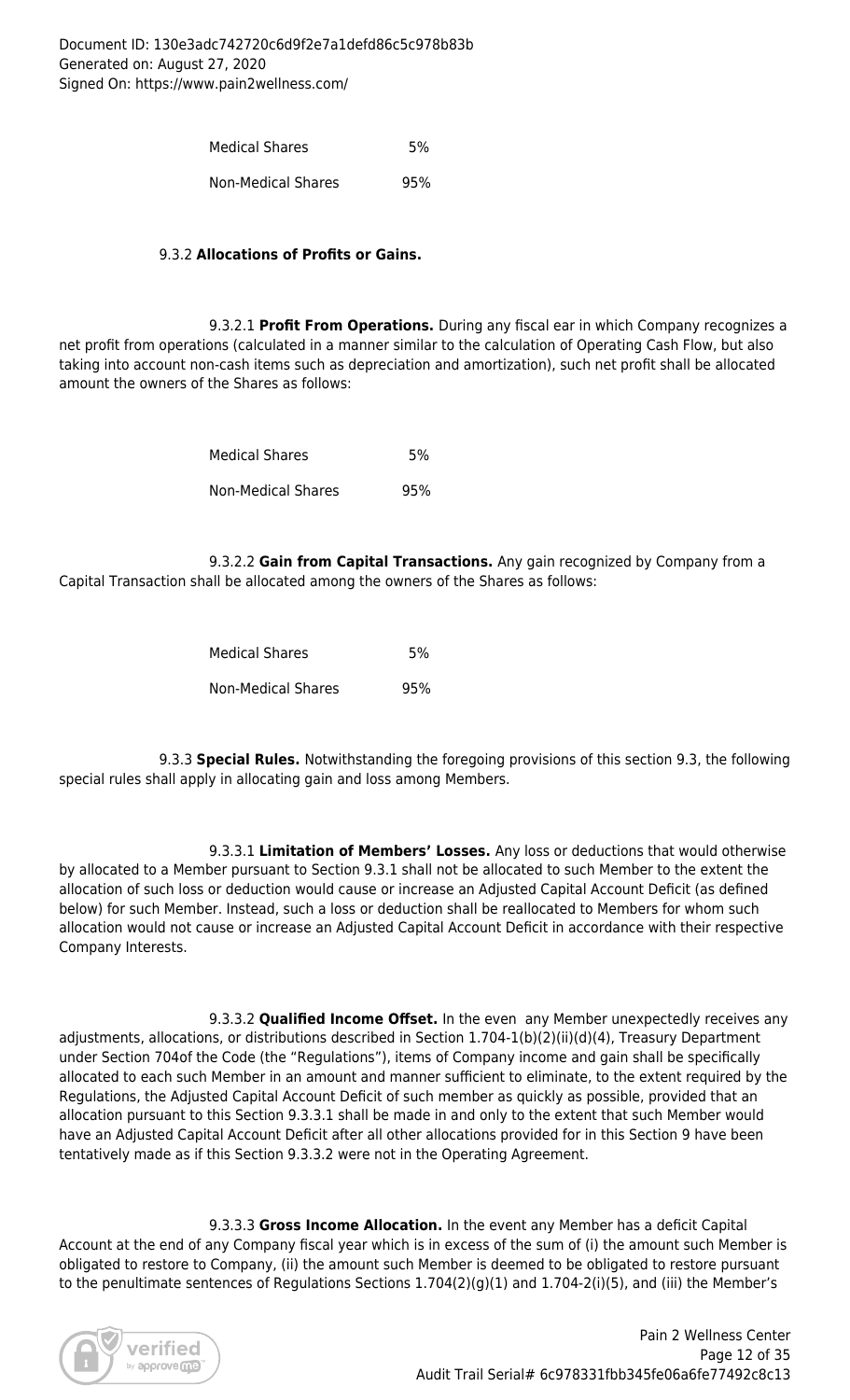share of debt forgiveness income arising from indebtedness described in 9.3.3.7, each Member shall be specially allocated items of Company income and gain in the amount of such excess as quickly as possible, provided that an allocation pursuant to this Section 9.3.3.3 shall be made if and only to the extent that such Member would have a deficit Capital Amount in excess of such sum after all other allocations provided for in this Section 9 have been tentatively made as if Sections 9.3.3.3 and 0.3.3.2 were not in the Operating Agreement.

 9.3.3.4 **Minimum Gain Chargeback.** Except as otherwise provided in Section 1.704-2(f) of the Regulations, notwithstanding any other provision of this Section 9, if there is a net decrease in minimum gain during any fiscal year, each Member shall be specially allocated items of Company income and gain for such fiscal year (and, if necessary, subsequent fiscal years) in an amount equal to such Member's share of the net decrease in Company's minimum gain, determined in accordance with Regulations Section 1.704-2(g). Allocations pursuant to the previous sentence shall be made in proportion to the respective amounts required to be allocated to each Member pursuant thereto. The items to be so allocated shall be determined in accordance with Sections 1.704-2(f)(6) and 1.702-2(j)(2) of the Regulations. The Section 9.3.3.4 is intended to comply with the minimum gain chargeback requirement in Section 1.704-2(f) of the Regulations and shall be interpreted consistently therewith.

 9.3.3.5 **Distributions Attributable to Non-recourse Debt.** To the extent permitted by Section 1.704-2(h)(3) of the Regulations, Company shall endeavor to treat distributions as having been made from the proceeds of a non-recourse liability only to the extent that such distributions would cause or increase an Adjusted Capital Account Deficit.

 9.3.3.6 **Non-Recourse Items.** Items of deduction and loss are attributable to nonrecourse debt, or recourse debt for which no Member has personal liability, shall be allocated in the same manner as other items unless, in the opinion of counsel, they are required to be allocated in a different manner pursuant to the Regulations.

 9.3.3.7 **Curative Allocations.** The allocations set forth in this Section 9.3.3.1 through 9.3.3.6 hereof (the "Regulatory Allocation"), are intended to comply with certain requirements of the Regulations. It is the intent of Members that, to the extent possible, all Regulatory Allocations shall be offset either with Regulatory Allocations or with special allocations of other items of Company income, gain, loss, or deduction. Therefore, notwithstanding any other provision of this Section 9 (other than the Regulatory Allocations), Company shall make such offsetting special allocations of Company income, gain, loss, or deduction in whatever manner the Mangers determine to be appropriate so that, after such offsetting allocations are made, each Member's Capital Account balance is, to the extent possible, equal to the Capital Account balance such Member would have had if the Regulatory Allocations were not part of the Operating Agreement. In exercising its discretion under this section 9.3.3.3, Company shall take into account future Regulatory Allocations under Section 9.3.3.4 that, although not yet made, are likely to offset other Regulatory Allocations previously made under Section 9.3.3.6.

 9.3.3.8 **Losses and Income Attributable to Member Loans.** In the event Company recognizes a loss attributable to loans from Members, including but not limited to loans made be either Member, the such loss, as well as any income recognized by Company as a result of the repayment of such loan, shall be allocated to the Member making such loan.

 9.3.3.9 **Adjusted Capital Account Deficit.** For purposes of this Section 9.3.3.9, the "Adjusted Capital Account Deficit" of a Member means that the deficit, if any, in such Member's capital amount after taking into account the following adjustments:

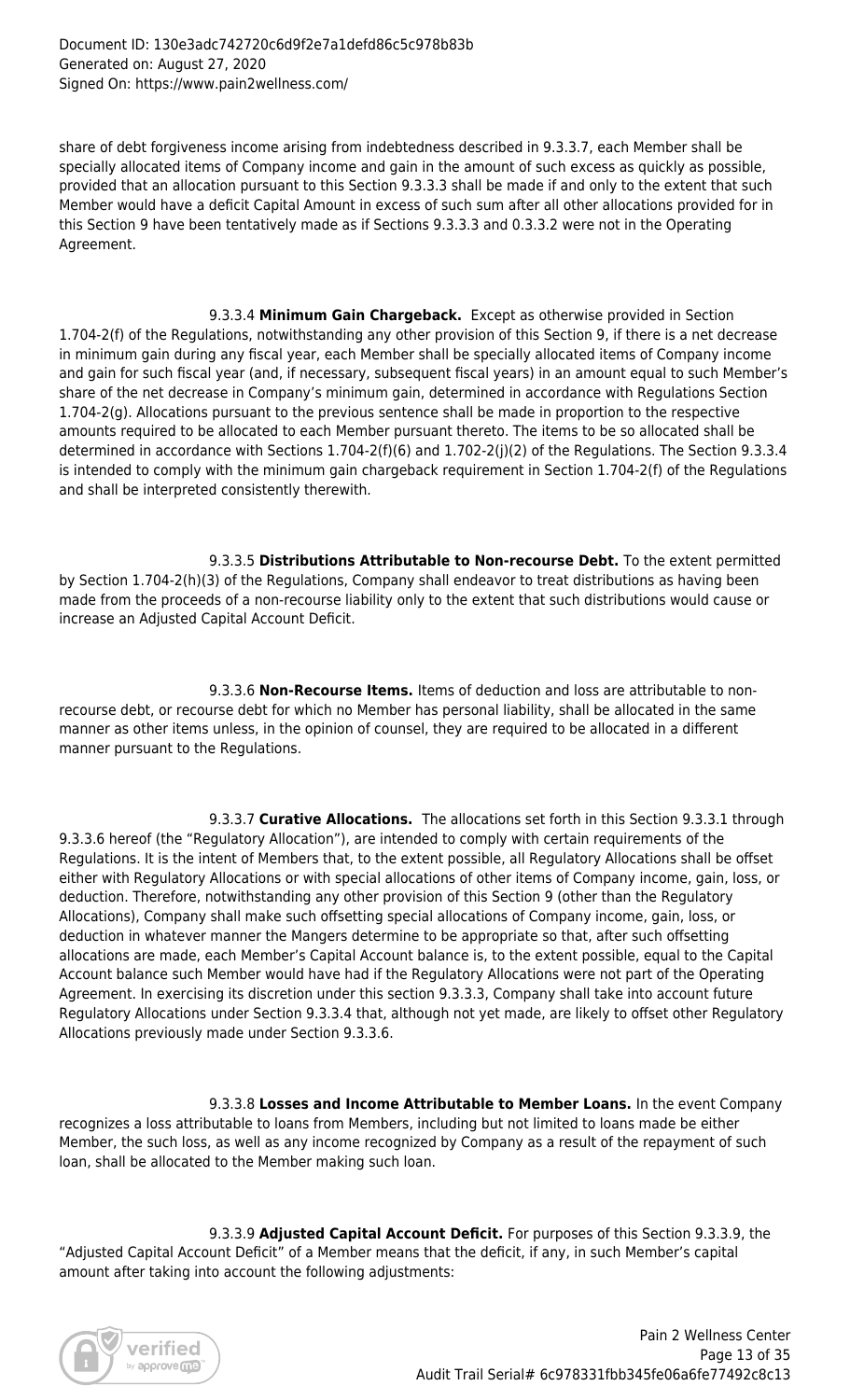(A) Credit to such capital account (i) the amount the Member is obligated to restore to Company pursuant to this Operating Agreement or by law, (ii) the amount the Member is deemed to be obligated to restore to Company pursuant to the penultimate sentence of Section 1.704-2(g)(1) of the Regulations, and (iii) the Member's share of debt forgiveness income arising from indebtness described in Section 9.3.3.7; and

(B) Debit to such capital account the items described in Sections 1.704-1(b)(ii)(d) of the

Regulations.

 The foregoing definition of Adjusted Capital Account Deficit is intended to Comply with the provisions of Section 1.704-1(b)(21)(ii)(d)(4)-(6) of the Regulations and shall be interpreted consistently with such Section.

 9.3.3.10 **Allocation Relating to Taxable Issuance of Company Interest.** Any income, gain, loss or deduction realized as a direct or indirect result of the issuance of an interest in Company by Company to a Member (the "Issuance Items") shall be allocated among Member so that, to the extent possibly, the net amount of such Issuance Items, together with all other allocations under this Operating Agreement to each Member, shall be equal to the amount that would have been allocated to each such Member if the Issuance Items had not been realized.

 9.3.4 **Determination of Gain or Loss.** Section 704(c) Allocation. Company's net profit, gain or loss under Section 9.3.1 or 9.3.2 shall be the gain or loss calculated on Company's books of accounts. Items of gain or loss calculated for federal income tax purposes shall be allocated in an identical manner, except that where the value of property as reflected on Company's books differs from its federal income tax basis, allocations of taxable gain and loss with respect to such property shall be made in the manner required by Code Section 704(c).

 9.3.5 **Pre-distribution Adjustment.** In the event property of Company is distributed to one or more Members in kind, there shall be allocated to Members under Sections 9.3.1 and 9.3.2 the amount of income, gain or loss which Company would have recognized had such property been sold for its fair market value on the date of distribution, to the extent such income, gain or loss, has not previously been allocated among Members. The allocation described in this Section 9.3.5 is referred to as the "Pre-distribution Adjustment."

 9.4 **Distributions and Allocations among Classes.** Distributions and allocations made to the Medical Shares or the Non-Medical Shares shall be distributed or allocated pro rata among the Members owning such class of shares.

#### **ARTICLE X**

#### **MANAGEMENT**

 10.1 **Management by Board of Managers and Officers.** The business and affairs of Company shall be directed, managed, and controlled by a Board of Managers as set forth in Section 10.2 and by Officers as set forth in Section 10.3. The respective authority of the Board of Managers on one and the Officers on the

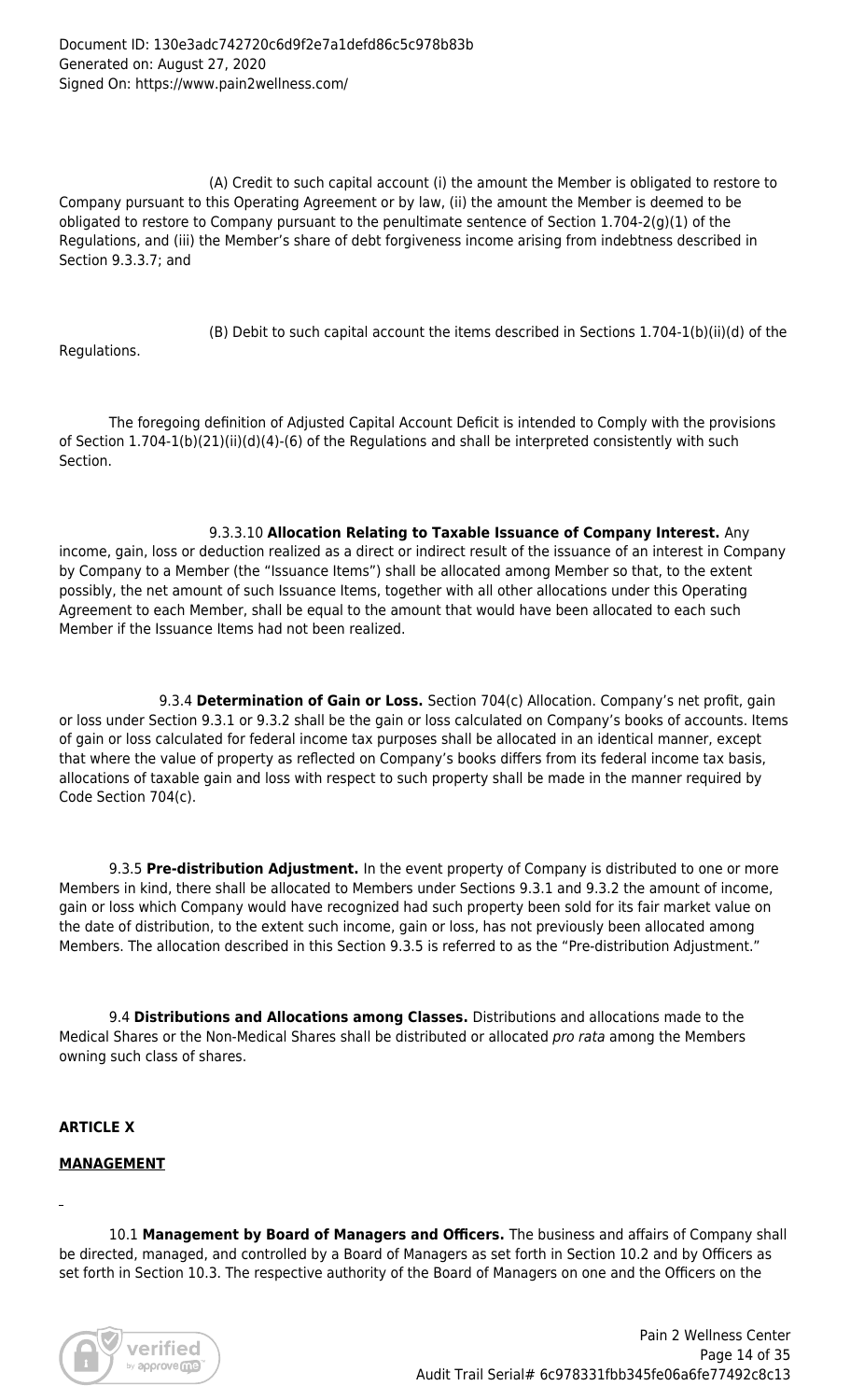other hand shall be consistent with the authority of the Board of Directors and Officers of a Georgia professional corporation. The Board of Managers and Officers shall have full and complete authority, power and discretion to manage and control their related functions of the business, to make all decisions regarding those matters and to perform any and all other acts or activities customary or incident to their respective management duties of Company's business.

#### 10.2 **Board of Managers**

 10.2.1 **Composition of Board.** The Board of Managers of Company shall be comprised of two Managers, one of whom shall be designated as the "Medical Manager" and the other of whom shall be designated as the "Non-Medical Manager." The Medical Manager shall hold in "good standing" a medical license from the State of Georgia Board of Medical Examiners.

 10.2.2 **Election of Managers.** The managers shall be elected by a majority vote in accordance to the ownership shares or units of the Members at a meeting held no less than annually. The Medical Manager shall be elected by the affirmative vote of Member owning a majority of the Non-Medical Shares; provided, however, that for these purposes all Shares (Medical and Non-Medical) shall be treated as Non-Medical Shares if owned by persons not holding a medical license from the Georgia Board of Medical Examiners. Unless sooner removed pursuant to the terms of this Operating Agreement, each Manager shall serve for a term of one (1) year, or until his successor is duly elected.

 10.2.3 **Voting for Managers.** Each Manager shall be entitled to one vote as to any matter coming before the Board of Managers should there be more than one Manger, whether Administrative or Medical. The Medical Manager shall be entitled to the sole vote as to any Professional Licensure Matter (as defined above) and shall not be entitled to any vote as to any administrative matters.

 10.2.4 **Licensure Matters.** For purposes of this Section, the term "Licensure Matter" means the following matters:

10.2.4.1 The diagnosis and treatment of illness or injury requiring medical licensure;

 10.2.4.2 The storage and prescription of controlled substances, and compliance with aw governing such substances;

 10.2.4.3 Review and evaluation of the professional performance of licensed physicians employed or engaged by Company;

 10.2.4.4 The termination of licensed physicians employed or engaged by Company for reasons relating to professional competence of performance;

10.2.4.5 Establishment of medical policies and protocols requiring plenary licensure;

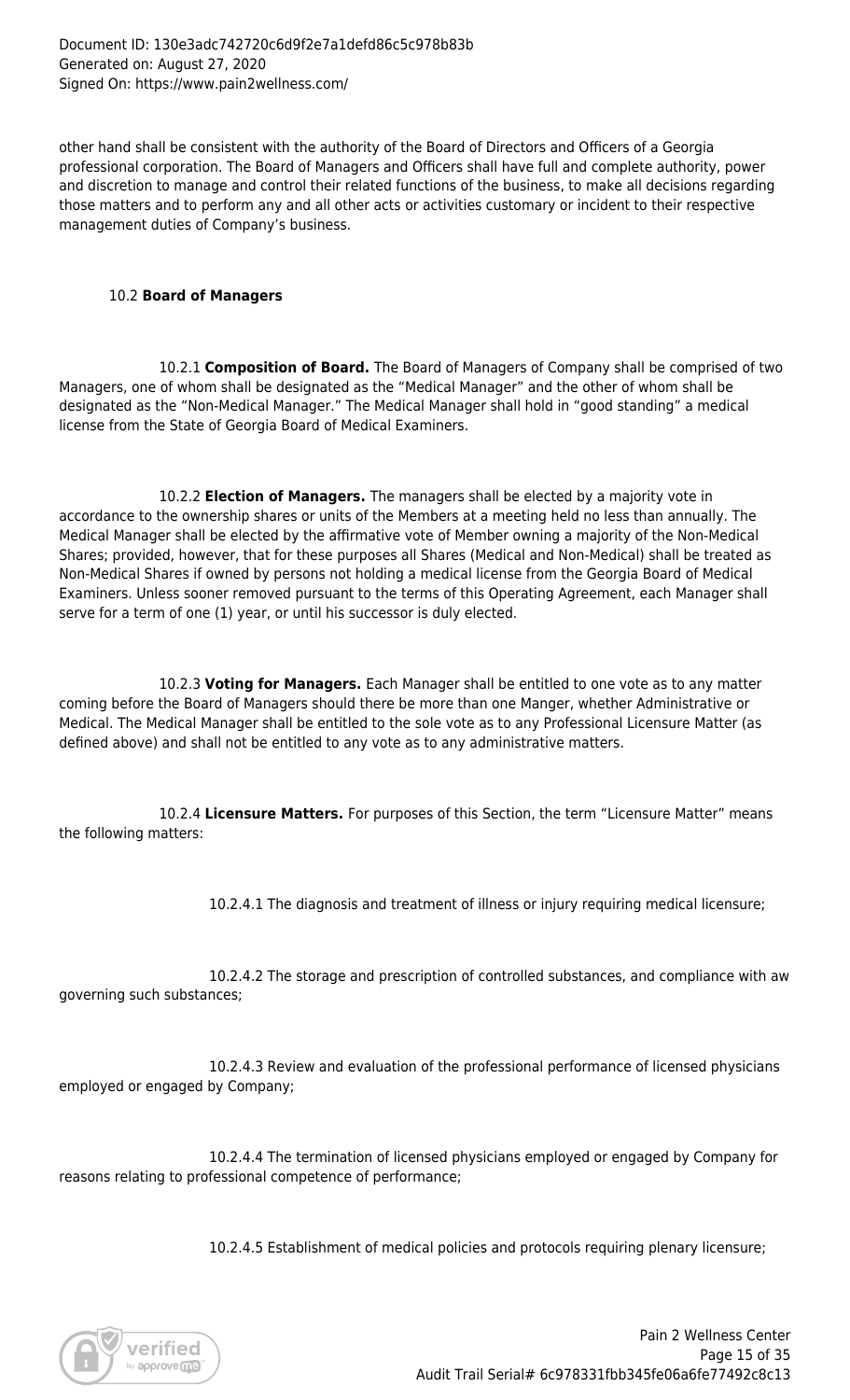10.2.4.6 Maintenance, registration and inspection of equipment used in the diagnosis and treatment of patients, to the extent the use of such equipment requires medical licensure;

 10.2.4.7 Compliance with regulations of the Georgia Board of Medical Examiners governing patient records;

10.2.4.8 Establishment of fees for services rendered by licensed physicians; and

10.2.4.9 Any similar matter that may legally be decided only by physicians holding

medical licenses.

 10.2.5 **Resignation.** Any Member may resign at any time by giving ninety (90) days prior written notice to the other Members of Company. The resignation of any Member shall take effect upon the expiration of the ninety (90) days of receipt of such notice thereof or at such later time as shall be specified in such notice; and, unless otherwise specified therein, the acceptance of such resignation shall not be necessary to make it effective. The resignation of a Manager shall not constitute withdrawal of a Member. In the event that a Manager who is also a Member withdraws from Company, he shall be treated as having resigned as a Manager on the date of such withdrawal. In the event a Terminating Act occurs with respect to a Manager, he shall be treated as having resigned as a Manger on the Termination Date (as defined in this Section).

 10.2.6 **Vacancies.** Any vacancy occurring for any reason in the number of Managers of Company may be filled by the majority vote of the Members in accordance to their respective ownership shares or units.

 10.2.7 **Salaries.** Unless otherwise agreed by the Members, the Managers shall serve in their capacities as such without compensation. Any payment of compensation to a Manager in his capacity as such shall be treated as compensation for services rendered to Company, and shall not reduce the Capital Amount of the Manager (except to the extent of the effect of the proportionate amount of Company's net income or loss on Members' capital accounts.)

10.2.8 **Current Board.** The current Board of Managers consists of the following two (2) Managers:

 $|$  Enter Full Name  $|$ , M.D. – Medical Manager

WINSTON KYLE CARHEE, JR., D.C. – Administrative Non-Medical Manager

#### 10.3 **Officers.**

**10.3.1 Election**. At a meeting held no less than annually, the Board of Managers shall elect two officers; a Director of Medical Affairs and President.

10.3.2 **Director of Medical Affairs.** The Director of Medical Affairs shall serve as Chief

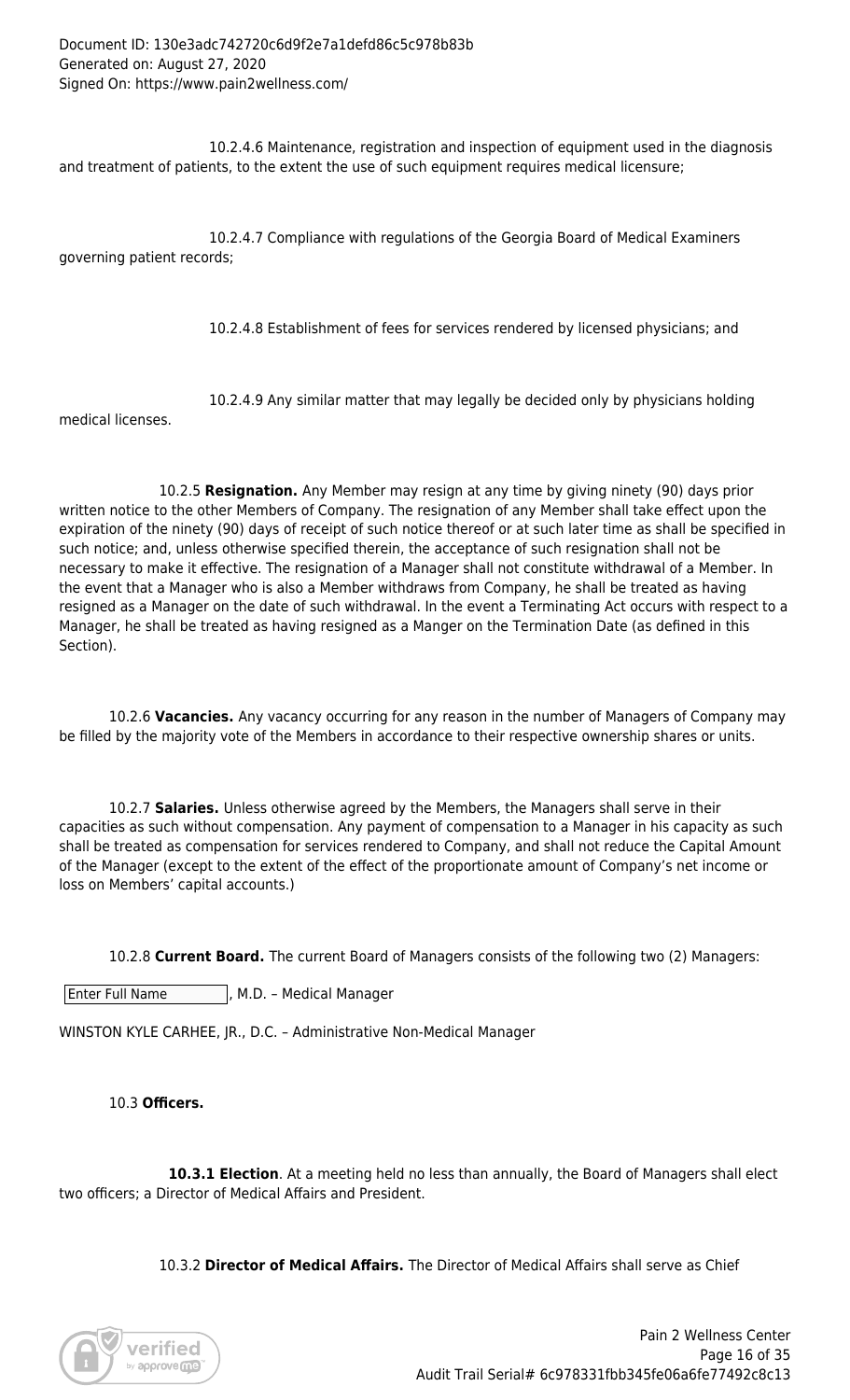Document ID: 130e3adc742720c6d9f2e7a1defd86c5c978b83b Generated on: August 27, 2020 Signed On: https://www.pain2wellness.com/

Medical Officer of Company and shall be wholly responsible, without supervision from other Officers, for the implementation and enforcement of policies under the purview of the Medical Manager. The Director of Medical Affairs shall be subordinate to the President with respect to matters not under the purview of the Medical Manager. No persona shall serve as the Director of Medical Affairs unless such person holds a medical license from the Georgia Board of Medical Examiners.

 10.3.3 **Duties and Authority of President.** The president shall be the Chief Executive Officer of Company. Subject only to the Board of Managers and to the authority of the Director of Medical Affairs as to matters under the purview of the Medical Manager, the President shall have general charge and supervision over, and responsibility for, the business and affairs of Company and all other Officers shall be subject to his authority and supervision. The President may enter into and execute in the name of the Company contracts or other instruments in the regular course of business or other instruments not in the regular course of business, which are authorized, either generally or specifically, by the Board of Managers. The President shall have the general powers and duties of management usually vested in the office of President of a Georgia corporation.

 10.3.4 **Officers to Repay Disallowed Compensation and Other Business Expenses.** Any payments made to an Officer of the Company as compensation and for other business expenses that shall be disallowed in whole or in part as such deductible expense for federal income tax purposes, shall be reimbursed by such officer to the full extent of such disallowance. It shall bt the duty of the Board of Managers to enforce payment of each such amount disallowed.

 10.3.5 **Current Officers.** Until their successors are duly elected and qualified, the Officers of Company shall be as follows:

**Director of Medical Affairs:** DR. Enter Full Name , M.D.

**President :** WINSTON KYLE CARHEE, JR., D.C.

10.4 **Restrictions on Members.** Except as expressly provided otherwise in this Operating Agreement, Members who are not also Managers or Officers shall not be entitled to participate in the management or control of Company, nor shall any such Member hold himself out as having such authority. Unless authorized to do so by the Managers or officers, no attorney-in-fact, employee or other agent of Company shall have any power or authority to bind Company in any way, to pledge authority to bind Company unless the Member has been authorized by the Managers or Officers to act as an agent of Company in accordance with the previous sentence.

10.5 **Call of Meetings.** Meeting of Members may be called at any time by any Member for any purpose. Meetings of the Managers may be called by any Manager at any time for any purpose. Any such meeting of Members or Managers shall be held up two days' notice if given orally, either by telephone or in person, or by telegraph, or by five days' notice if given by depositing the notice in the United States mail, postage prepaid. Such notice shall specify the time and place of the meeting. Any such notice may be waived by a writing signed by the person or person entitled to such notice either before or after the action with respect to which notice is waived. Any person attending a meeting without protesting, prior to its conclusion, a lack of proper notice shall be deemed to have waived notice of such meeting.

 10.6 **Meetings by Conference Telephone, etc.** Any or all Members or Managers may participate in a meeting of Members or Manager (a the case may be) by means of conference telephone or any means of

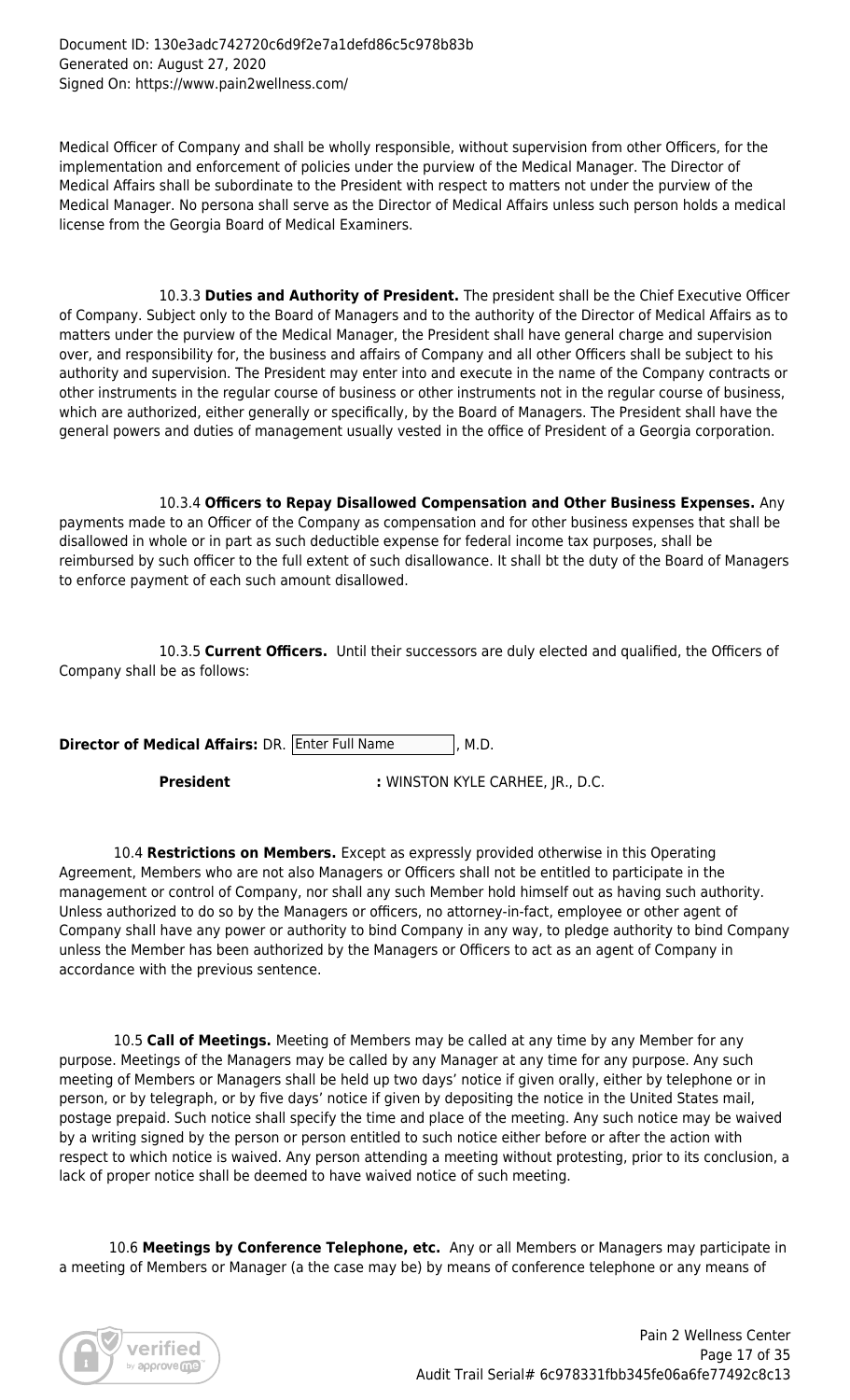communication by which all persons participating in the meeting are able to hear each other.

 10.7 **Action Without Meeting.** Members who hold the majority of the ownership shares or units or any sole Manager, whether administrative or medical, may act without a meeting.

 10.8 **Majority Vote.** The Member(s) who have the majority of ownership shares or units, whether medical or non-medical shall prevail regarding any transaction of business.

# **ARTICLE XI**

#### **Meeting of Members**

 11.1 **Annual Meeting.** The annual meeting of the Members shall be held on the third Tuesday in March or at such other time as shall be determined by resolution of the Members, commencing with the year 2021, for the purpose of the transaction of such business as may come before the meeting.

 11.2 **Special Meetings.** Special meetings for the Members, for any purpose or purposes, unless otherwise prescribed by statute, may be called by Members holding at least twenty-five percent (25%) of the Ownership Interest.

 11.3 **Place of Meetings.** The Members may designate any place, within the State of Georgia, as the place of meeting for any meeting of the Members. If no designation is made, or if a special meeting be otherwise called, the place of meeting shall be the principal executive office of the Company in State of Georgia.

 11.4 **Notice of Meetings.** Written notice stating the place, day, and hour of the meeting and the purpose for which the meeting is called shall be delivered not less than ten (10) nor more than fifty (50) days before the date of the meeting, either personally or by mail, by or at the direction of the Members calling the meeting, to each Member entitled to vote at such meeting. If mailed, such notice shall be deemed to be delivered two (2) calendar days after being deposited in the United States mail, addresses to the Member at his address as it appears on the books of the Company, with postage thereon paid.

 11.5 **Meeting of all Members.** If all the Members shall meet at any time and place, either within or outside the State of Georgia, and consent to the holding of a meeting at such time and place, such meeting shall be valid without call or notice, and at such meeting any lawful action may be taken.

 11.6 **Record Date.** For the purpose of determining Members entitled to notice of or to vote at any meeting of Members or any adjournment thereof, or Members entitled to receive payment of any distribution, or in order to make a determination of Members for any other purpose, the date on which the notice of the meeting is mailed or the date on which the resolution declaring such distribution is adopted, as the case may be, shall be the record date for such determination of Members. When a determination of Members entitled to vote at any meeting of Members has been made as provided in this Section, such determination shall apply to any adjournment thereof.

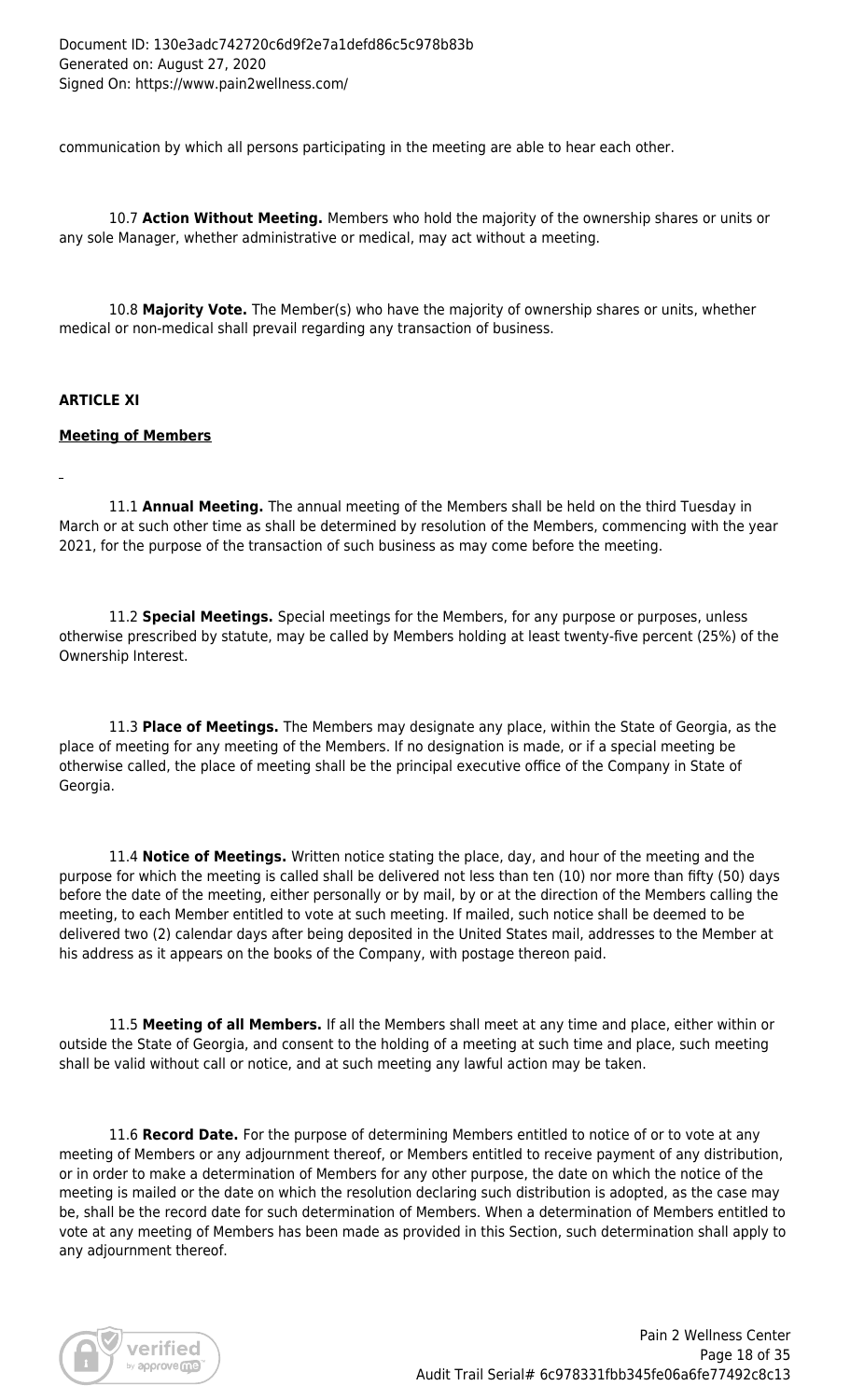11.7 **Quorum.** Members holding a Majority Interest represented in person by proxy, shall constitute a quorum at any meeting of Members. In the absence of a quorum at any such meeting, a majority of the Ownership Interests so represented may adjourn the meeting from time for a period not to exceed sixty (60) days without further notice. However, if at the adjournment a new record date is fixed for the adjourned meeting, a notice of the adjourned meeting shall be given to each Member of record entitled to vote at the meeting. At such adjourned meeting at which a quorum shall be present or represented, any business may be transacted which might have been transacted at the meeting as originally noticed. The Members present at a duly organized meeting may continue to transact business until adjournment, notwithstanding the withdrawal during such meeting of that number of Ownership Interests whose absence would cause less than a quorum to be present.

 11.8 **Manner of Acting.** If a quorum is present, the unanimous affirmative vote of the Members shall be the act of the Members. Unless otherwise expressly provided herein or required under applicable law, Members who have an interest (economic or otherwise) in the outcome of any particular matter upon which the Members vote, may vote upon any such matter and their Ownership Interest vote shall be counted in the determination of whether the requisite matter was approved by the Members.

 11.9 **Proxies.** At all meetings of Members, a Member may vote in person or by proxy executed in writing by the Member or by a duly authorized attorney-in-fact. Such proxy shall be field with the Company before or at the time of the meeting. No proxy shall be valid after eleven (11) months from the date of its execution, unless otherwise provided in the proxy.

 11.10 **Action by Members Without a Meeting.** Action required or permitted to be taken at a meeting of Members may be taken without a meeting if the action is evidenced by one or more written consents describing the action taken, signed by the necessary Members entitled to vote and required to approve such action and delivered to the Company for inclusion in the minutes or for required to approve such action have signed the consent, unless the consent specifies a different effective date. The record date for determining Members entitled to take action without a meeting shall be the date the first Member signs a written consent.

 11.11 **Waiver of Notice.** When any notice is required to be given to any Member, a waiver thereof in writing signed by the person entitled to such notice, whether before, at or after the time state therein, shall be equivalent to the giving of such notice.

**ARTICLE XII**

#### **BOOKS AND RECORDS**

12.1 **Accounting Period.** The Company's accounting period shall be the calendar year.

 12.2 **Records, Audits and Reports.** At the expense of the Company, the Members shall maintain records and accounts of all operations and expenditures of the Company. The Company shall keep at its

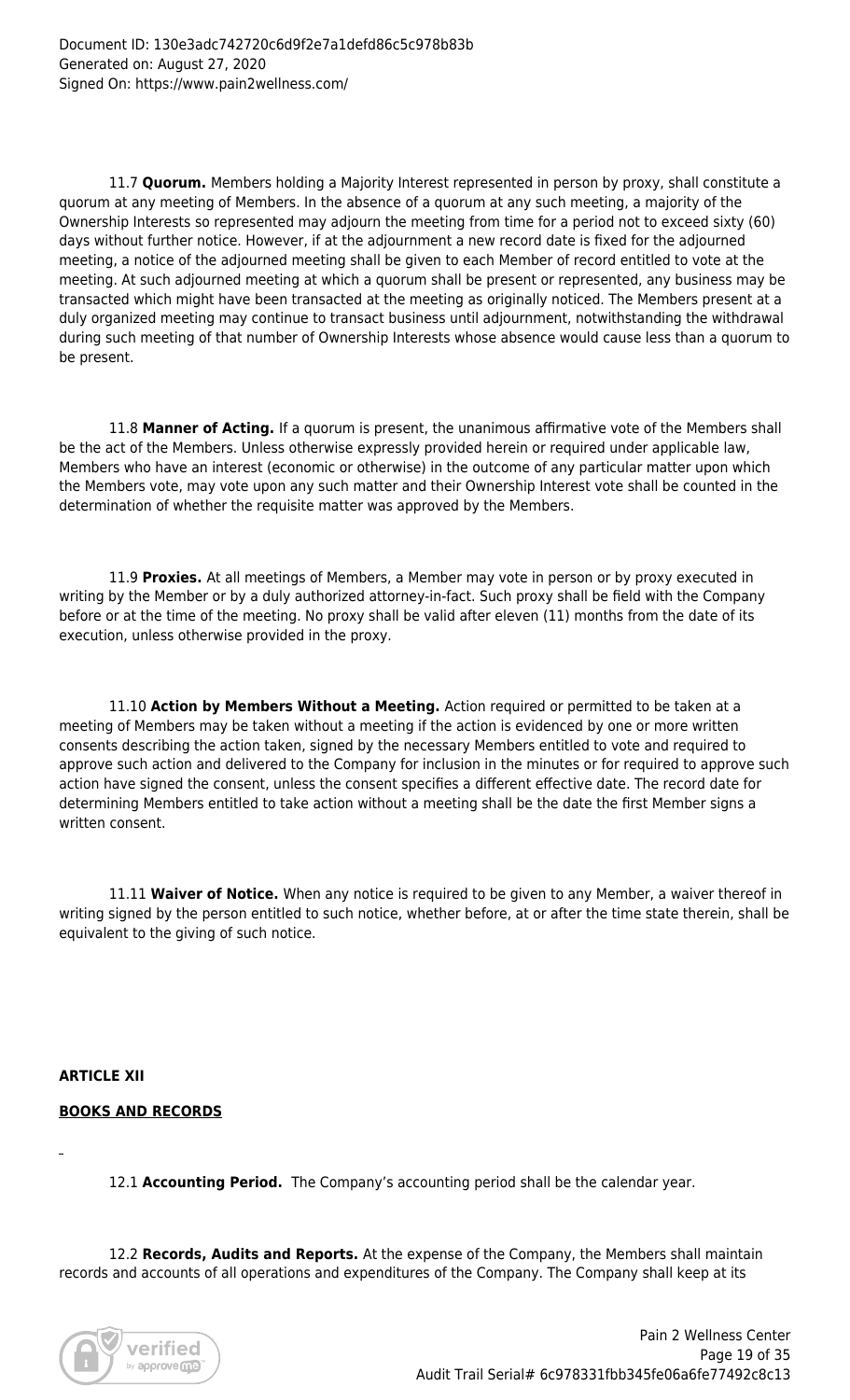principal place of business the following records:

- A current list of the full name and last known address of each Member, and Economic Interest Owner;
- Copies of records to enable a Member to determine the relative voting rights;
- A copy of the Articles of Organization of the Company and all amendments thereto;
- Copies of the Company's federal, state, and local income tax returns and reports, if any, for the three most recent years;
- Copies of the Company's written Operating Agreement, together with amendments thereto; and
- Copies of any financial statements of the Company for the three most recent years.

 12.3 **Tax Returns.** The Members shall cause the preparation and timely filing of all ax returns required to be filed by the Company pursuant to the Code and all other tax returns deemed necessary and required in each jurisdiction in which the Company does business. Copies of such tax returns, or pertinent information there from, shall be furnished to the Members within a reasonable time after the end of the Fiscal Year.

# **ARTICLE XIII**

# **TRANSFER OF COMPANY INTERESTS**

 13.1 **In General.** In the event a Member (the "Selling Member") receives an offer from a third party to acquire all or a portion of his Shares (the "Transfer Shares"), he shall notify the other Members (the "Non-Selling Members") specifying the Shares to be purchased, the purchase price, the appropriate closing date, the form of consideration, and such other terms and conditions of the proposed transaction that have been agreed with the proposed purchases (the "sales Notice"). Within thirty (30) days after receipt of the Sales Notice, each Non-Selling Member shall notify the Selling Member and the other Non-Selling Members whether he elects to purchase his proportionate share of the Transfer Shares (based on his proportionate interest in operating income of Company) on the terms and conditions set forth in the Sales Notice. If a Non-Selling Member elects to purchase his proportionate share of the Transfer Shares, his notice to the Selling Member shall include reasonably satisfactory evidence that he is financially capable of proceeding with such purchase on the terms and conditions set forth in the Sales Notice.

13.1.2 **Special Rules.** The following rules shall apply for purposes of this Section:

 13.1.2.1 If all Non-Selling Members elect not to purchase their proportionate shares of the Transfer Shares, or fail to respond to the Sales Notice within the thirty (30) day period described above, the Selling Member may proceed with the sale to the proposed purchaser.

 13.1.2.2 If some Non-Selling Members elect to purchase but others do not, the electing Non-Selling Members may, in turn, acquire the remaining Transfer Shares on a *pro rata* basis.

 13.1.2.3 If after giving effect to Section 13.1.2.2, the Non-Selling Members have not elected to purchase the entire Transfer Shares, the Selling Member may proceed with the sale to the proposed purchaser.

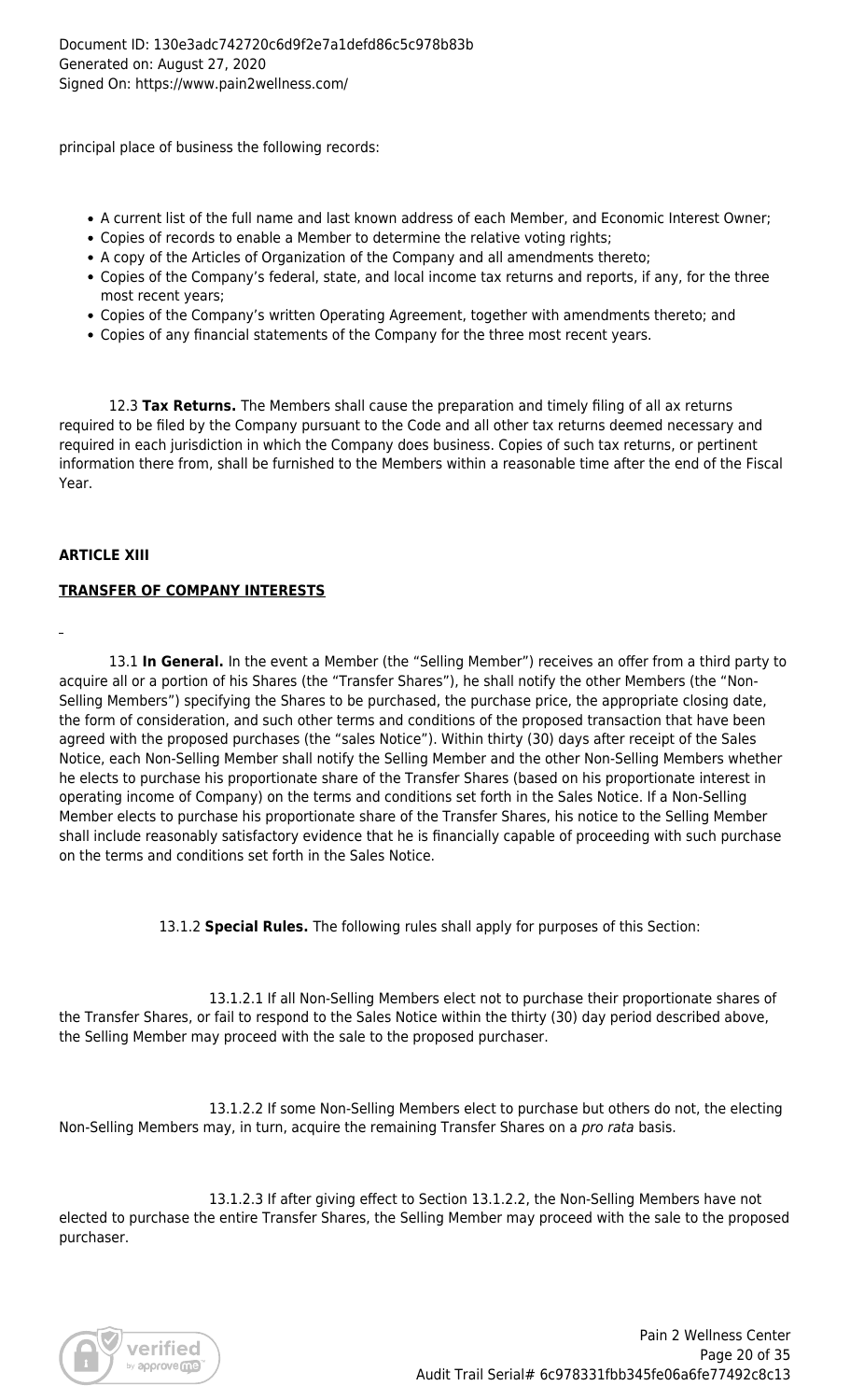13.1.2.4 If, after giving effect to Section 13.1.2.2, the Non-Selling Members have elected to purchase the entire Transfer Shares, they shall do so on the terms and conditions set forth in the Sales Notice.

 13.1.2.5 If the Non-Selling Members elect not to purchase the Transfer Shares or fail to respond to the Sales Notice within the thirty (30) day period described above, and the Selling Member and the purchaser subsequently agree to a reduction of the purchase price of five percent (5%) or more, to a change in the consideration from cash or readily available securities to deferred payment obligations or non-tradable securities, or to any other equally significant change to the terms set forth in the Sales Notice, such agreement between the Selling Member and the purchaser shall be treated as a new offer and shall again be subject to this section.

 13.1.2.6 If the Non-Selling Members elect to purchase the Transfer Shares in accordance with this Section, such election shall the same binding effects as the then-current agreement between the Selling Member and the proposed purchaser. Thus, for example, if the Selling Member and the purchaser have entered into a non-binding letter of intent but have not entered into a binding definitive agreement, the election of the Non-Selling Members shall have the effect of a non-binding letter of intent with the Selling Member. Conversely, if the Selling Member and the purchaser have entered into a binding definitive agreement, the election of the Non-Selling Members are deemed by this Subsection to have entered into only a non-binding letter of intent, neither shall be bound to consummate a transaction if they are unable to agree to the terms of a binding agreement.

 13.1.2.7 No transfer shall be permitted unless (i) the transferee executes documents reasonably necessary or appropriate to confirm his agreement to be bound by all of the terms and conditions of this Operating Agreement, (ii) the transfer shall provide the Company with reasonable assurance, including if necessary, an opinion of counsel satisfactory in form and substance to the Company's council, stating that the transfer of the shares is exempt from registration under the Securities Act of 1933 and other applicable security laws, and (iii) the transferor and transferee shall together reimburse Company for any reasonable expenses incurred in connection with the transfer.

 13.1.3 **Admission of Transferee.** Any permitted transferee of all or part of Transfer Shares shall be admitted to the Company as a Member on the date of the transfer.

 13.1.4 **Other Transfers Void.** Transfers in contraventions of this Section shall be null, void and of no force or effect whatsoever and Members agree that any such transfer may and should be enjoined.

# 13.2 **Sale and Purchase Options and Obligations of Company and Members.**

# 13.2.1 **Sale Options and Obligations**

13.2.1.1 **Termination of Employment.** Upon the termination of employment for any reason, he or his personal representative shall be deemed to have offered all of his Shares for sale pursuant to the terms herein. Company shall give notice of termination to the remaining Members, and such notice shall constitute an offer to sell the Shares pursuant to the terms herein.

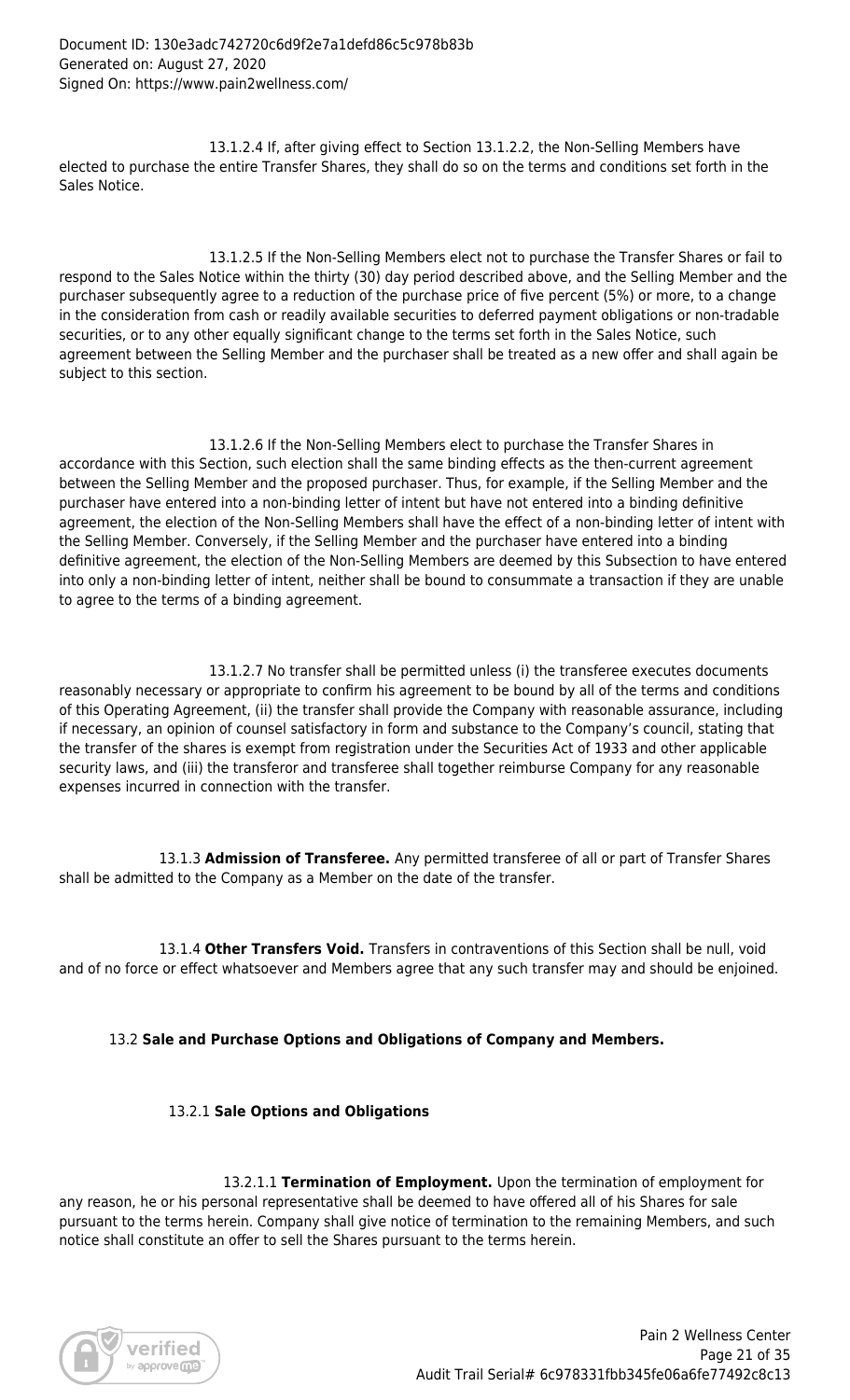13.2.2 **Involuntary Transfers.** If all or a portion of the capital Shares owned by any Member is transferred involuntarily other than upon the death of such Member, then the Member or other person holding such Shares following the involuntary transfer shall be deemed to have offered to sell such Shares pursuant to the terms of this Operating Agreement, and a notice to such effect shall be deemed to have been sent to Company and the other Members on the date of such transfer. Examples of involuntary transfers covered by this Section are transfer to a former spouse incident to a divorce, transfer to the guardian or conservator of an incompetent Member, or a transfer to a creditor in bankruptcy.

 The Member offering to be deemed to be offering to sell his Shares is referred to in this Section as the "Terminated Member," the Shares (or portion thereof) offered for sale is the "Option Shares," and the date of the event giving rise to such offer as the "Termination Date."

# 13.2.2 **Purchase Options and Obligations.**

13.2.2.1 **Primary Member Option to Purchase.** Within thirty (30) days after the Termination Date, each of the remaining Members shall have the option purchase a *pro rata* portion of the Option Shares (based on each remaining Member's share of operating income of Company). If any remaining Member does not elect to purchase his full pro rata allotment of the Option Shares, then the other remaining Members shall have the option to purchase more of such Option Shares on a pro rata basis.

 13.2.2.2 **Secondary Corporate Options and Obligations to Purchase.** If the remaining Members do not elect to purchase all of the Option Shares within fifty (50) days after the Termination Date, then Company shall have the following options and obligations:

 13.2.2.2.1 If the offer for sale is the result of a Member's voluntary termination of employment, then Company shall purchase all of the remaining Option hares, unless, within ninety (90) days of the termination of employment, the Board of Managers of Company resolves to dissolve Company and terminate its business.

 13.2.2.2.2 If the offer for sale is the result of the involuntary termination of a Member's employment by Company for cause, Company shall have the option to purchase the balance of the Option Shares, but shall not be required to purchase such Shares.

 13.2.2.2.3 If the offer for sale is pursuant to Section 13.2.1.2 (concerning involuntary transfers of Shares), Company shall have the option to purchase the balance of the Option Shares, but shall not be required to purchase such Shares.

 13.2.3 **Treatment of Terminated Member as Creditor.** If Company or remaining Member exercises a purchase option under this Section 13.2, the Terminated Member or his representative (as the case may be) shall not be treated as a Member under this Operating Agreement, but shall be treated as an ordinary creditor of the Company as of the Termination Date.

13.2.4 **Purchase Price.**

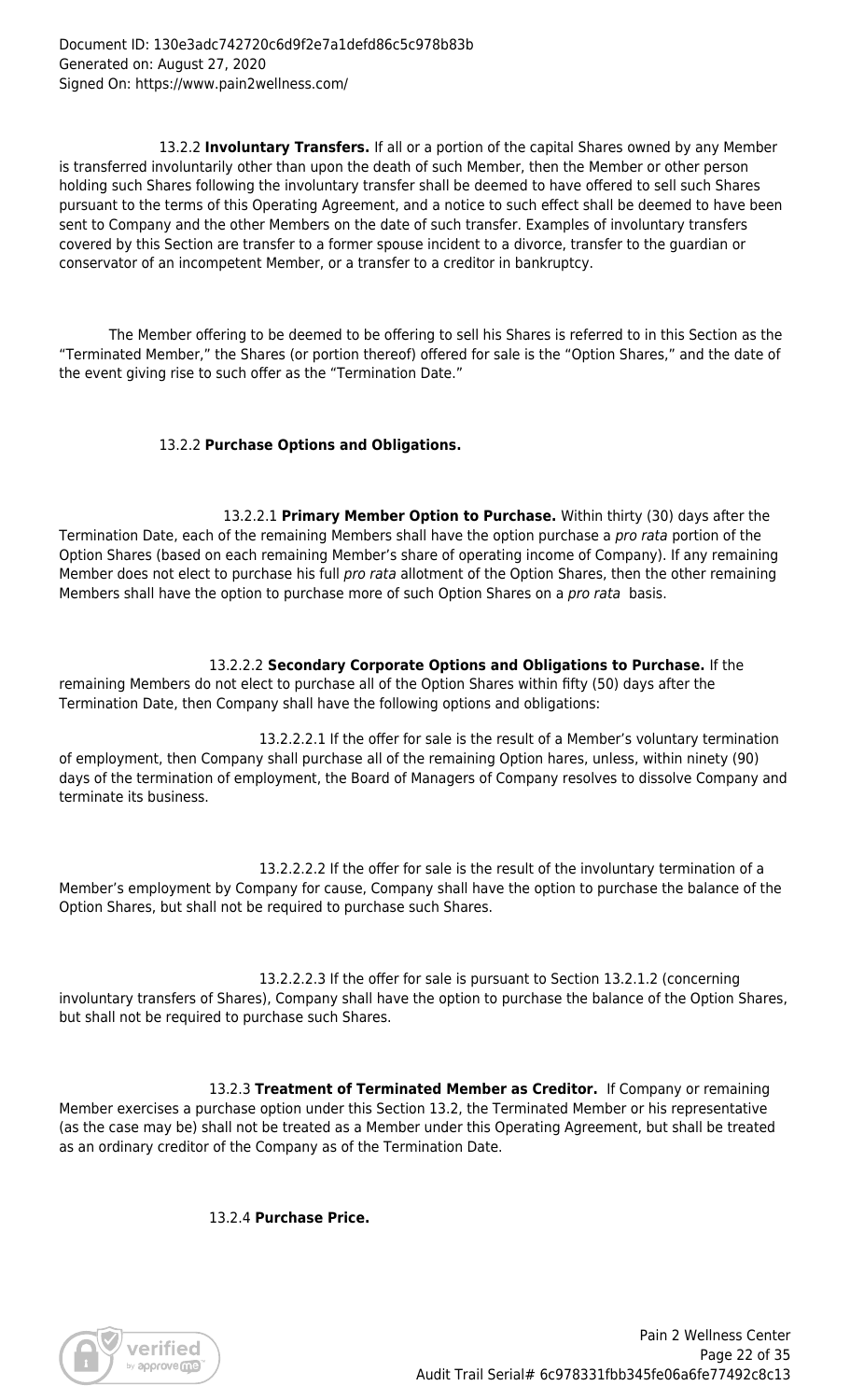13.2.4.1 **In General.** The purchase price of Shares to be purchased pursuant to this Operating Agreement shall be equal to the "Company's Value" (as described below) multiplied by the proportionate interest in Operating Income of the Company associated with such Shares.

 13.2.4.2 **Definitions and Rules.** For purposes of this Section 13.2.4.2.4, the following definitions and operations rules shall apply:

 13.2.4.2.1 **Company's Value.** "Company's Value" shall mean (i) the fair market value of Company's assets, without taking into account (A) "goodwill" or "going concern" value similar intangible assets, or (B) the value of unbilled work-in-progress or uncollected account receivable; minus (ii) the aggregate amount of Company's liabilities, including Company's obligation to perform services for which payment has already been received by excluding unpaid account payable incurred in the ordinary course of business, all calculated as of the Valuation Date (as defined below). The fair market value of Company assets shall be determined by a single appraiser, qualified in the appraisal of multi-disciplinary integrated practices, chosen by the mutual agreement of the buying and selling parties.

 13.2.4.2.2 **Insurance Proceeds.** For purposes of Section 13.2.4, life insurance and disability insurance on the life or health of a Member of which Company is the owner, beneficiary, and/or recipient of the proceeds shall be valued at the cash surrender value plus the unearned premium; provided, however, that in the case of death or disability of a Member, the Company's Value shall NOT be adjusted to reflect the proceeds paid or payable to Company.

 13.2.4.2.3 **Valuation Date.** The "Valuation Date" shall mean the last day of the month immediately preceding the month in which the notice described in Section 13.2.1 is given or deemed to have been given.

 13.2.4.2.4 **Valuation by Agreement.** Notwithstanding Section 13.2.4.2.1, Members may, from time to time, enter into a written agreement designating the Company's Value, which shall remain in effect for any purchase and sale one (1) year from the date of such written agreement.

# 13.2.4 **Payment of the Purchase Price.**

13.2.5.1 **In General.** The purchase price for the Shares purchased pursuant to the terms hereof shall be paid at the Closing (as described below) as provided in Section 13.2.5.

 13.2.5.2 **Termination of Employment.** In the case of a purchase pursuant to 13.2.1.1 (concerning termination of employment), fifty percent (50%) of the purchase price shall be paid in cash or by plain check at the Closing, and the balance of the purchase price shall be paid by the execution and delivery of a promissory not providing for payment of the principal amount plus interest at the "applicable federal rate" (as defined in Section 1274(d) of the Code) in effect as of the date of Closing, plus two (2) percentage points, in five (5) equal and successive annual installments of interest and principal beginning one (1) year after the date of Closing.

13.2.5.4 **Insurance.** Notwithstanding the foregoing provisions of this Section 13.2.5,

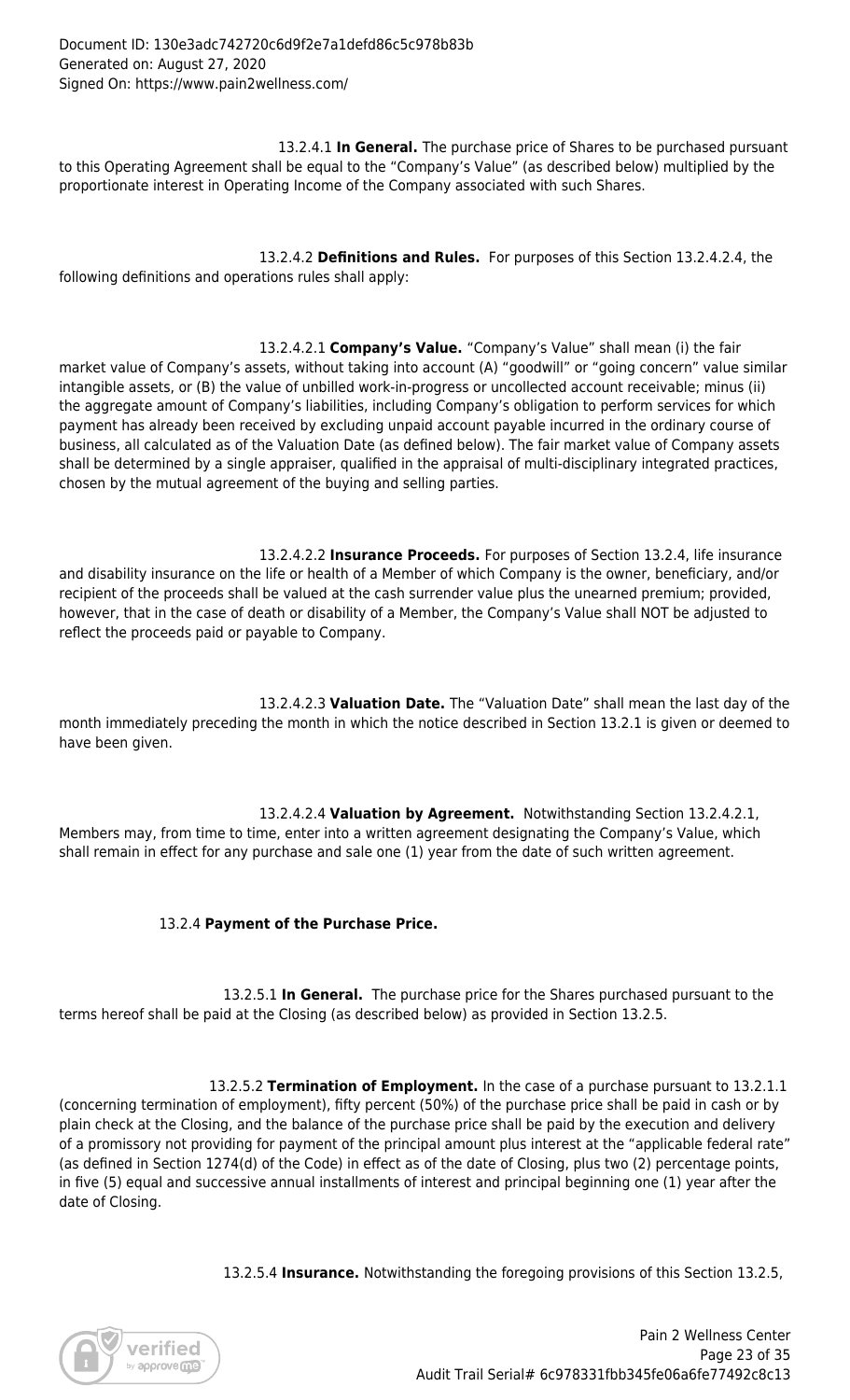if any of the remaining Member or Company is the beneficiary of any life or disability insurance policies insuring the life or health of a Selling Member which was purchased to fund the obligations of Company or the Member under this Operating Agreement (as oppose to "key man" insurance purchased by the Company, for example), the cash down payment paid to the Selling Member shall be at least equal to the proceeds received by such beneficiary as of the Closing under such policies, to the extent of the amount of such proceeds does not exceed the purchase price of the Shares; provided further, that any insurance proceeds received by such beneficiary after the Closing shall be promptly remitted to the selling party as prepayment of the promissory not referred to above. Except as otherwise provided in this Operating Agreement, if such insurance proceeds exceed the purchase price of the Shares, such excess shall be the property of the purchasing party.

 13.2.5.5 **Encumbered Shares.** Notwithstanding the foregoing provision of this Section 13.2.5, if any Shares being sold hereunder are not fully paid or are encumbered, the purchasing party may either (i) require the selling party to ay any balance due on such Shares and satisfy and release any lien or encumbrance; or (ii) purchase the Shares subject to such liability, in which case (A) the purchase price payable to the selling party under this Section 13.2.5 shall be reduced by the amount of such liability, (B) the purchasing party shall be deemed to have assumed such liability up to the purchase price for such Shares determined under Section 13.2.4, and (C) the amount of such liability shall reduce the down payment due at Closing before reducing the amount payable pursuant to a promissory note.

 13.2.5.6 **Subordination of Obligations.** The rights of a Member or former Member to prepayment pursuant to a promissory note of the Company or another Member given pursuant to this Section shall be subordinated to obligations of Company or such other Member, as the case may be, which existed prior to the Termination Date. The Member or former Member holding such promissory note shall execute such instruments as shall be reasonably necessary or appropriate to acknowledge such subordination.

# 13.2.6 **The Closing.**

13.2.6.1 **Place of Closing.** Unless otherwise agreed by the parties, the closing of the sale and purchase of Shares (the "Closing") shall take place at the offices of the Company.

 13.2.6.2 **Time of Closing.** The closing shall take place within ninety (90) days after the date of the notice described in Section 13.2.1; provided, however, that (i) in the case of a purchase of Shares from a deceased Member's estate, the Closing may be postponed until thirty (30) days after the appointment of a representative of the estate, (ii) if an appraisal is required, Closing may be postponed until thirty (30) days after the completion of such appraisal.

 13.2.6.3 **Documents.** At the closing, the selling and purchasing parties shall execute and deliver to each other all required cash payments and the various documents which shall be required to carry out their undertakings hereunder, including the assignment and delivery of stock certificates.

 13.2.6.4 **Resignation.** Except in the case of a purchase of Shares triggered by Section 13.2.1.2 (concerning the involuntary transfer of Shares), a Member whose Shares are to be purchased by or transferred to another party under this Operating Agreement shall be treated as having resigned any position formerly held with Company, including his position as Manager, Officer, or employee, if applicable, effective on the Termination Date. At the Closing, such Member shall execute and deliver to Company any document reasonably requested by Company to evidence and confirm such resignation.

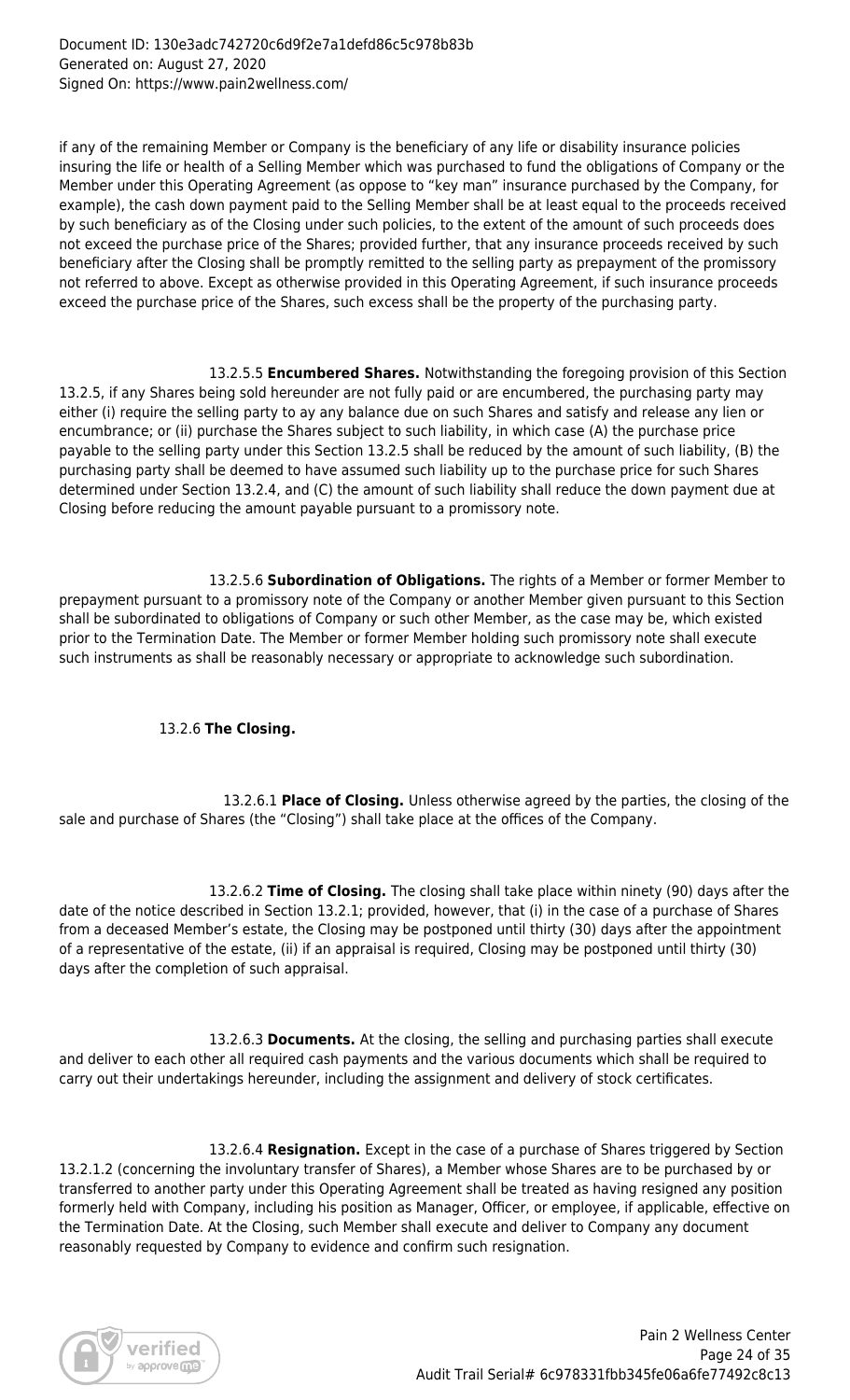# 13.2.7 **Guaranty Of Obligations.**

13.2.7.1 **Guaranty by Members.** To the extent that Company owes any amounts to a Member (the "Departing Member" pursuant to the terms of this Section 13.2 and/or any employment agreement between Company and the Departing Member (including without limitation obligations for deferred compensation), the remaining Members hereby agree to personally guaranty (on a pro rata basis based on ownership of Shares) Company's obligations to the Departing Member (the "Obligations"), and to execute and deliver to the Departing Member at the Closings a Guaranty and Surely Agreement in providing the same. (A Member who was guaranteed Company's Obligations to a Departing Member is referred to in this Section 13.2.7 as a "Guarantor.")

 13.2.7.2 **Guaranty by Company.** To the extent that one or more Member owes any amounts to a Departing Member pursuant to the terms of this Section 13.2, Company hereby agrees to guaranty the obligation of such Member(s) to the Departing Member, and to execute and deliver to the Departing Member a the Closing a Guaranty and Surety Agreement.

 13.2.7.3 **Offset by Company.** Upon a default in performance of Company's Obligations to a Departing Member, Company shall offset the Obligations any amounts due (or which may thereafter become due) to any Guarantor under this Operating Agreement and/or any employment agreement between Company and the Guarantor (including, without limitation, obligations for deferred compensations) up to the Guarantor's pro rata share of the Obligations. In the event Company pays to a Departing Member under this Section amounts that would otherwise have been paid to a Guarantor, the Guarantor shall not thereby be treated as having waived his right to payment from Company, but such right shall be subordinate to the rights of the Departing Member.

 13.2.8 **Indemnification.** Upon the purchase of a Member's Shares pursuant to this Section 13.2, Company, the remaining Members shall indemnify and hold harmless the Terminate Member for liabilities of Company that are reflected on Company's books as of the Termination Date and for which the Terminated Member may be held personally liable. The liability of each remaining Member shall be limited to a pro rata portion of the total liability, based on ownership of Shares. Notwithstanding the foregoing, if as of the Termination Date the Company Value is less than zero (the "Capital Deficit"), the indemnification and hold harmless provisions of this Section shall not apply to the extent of the Terminated Member's pro rata share of the Capital Deficit, and to the extent the indemnification does apply, it shall apply pro rata to each of the Company's liabilities. The Terminated Member's pro rata share of the Capital Deficit (the "Member Deficit") shall mean the amount equal to the amount of the Capital Deficit multiplied by the Terminated Member's proportionate ownership of Shares.

 13.2.9 **Capital Deficit Funding Pursuant to Sale of Interest.** If there is a Member deficit as the Termination Date which is caused or increased by liabilities of Company for which Members are personally liable ("Personal Liability Debt"), the remaining Members shall have a right of contribution vis-à-vis the Terminated Member, or his successors in interest as the case may be, to the extent such Personal Liability Debt, but only to the extent such Personal Liability Debt does not exceed the amount of the Capital Deficit as of the Termination Date. The right of contributions granted by this Section does not confer any rights of benefits to any person who is not a party to this Operating Agreement.

 13.3 **Withdrawal.** A Member seeking to withdraw from Company shall be treated for al purposes (including for purposes of his employment agreement with Company) as having voluntarily terminated his employment with Company. A Member who transfers his interest pursuant to a transfer permitted by Section 13.1 or 13.2 shall not be treated as thereby withdrawing from Company for purposes of this Section.

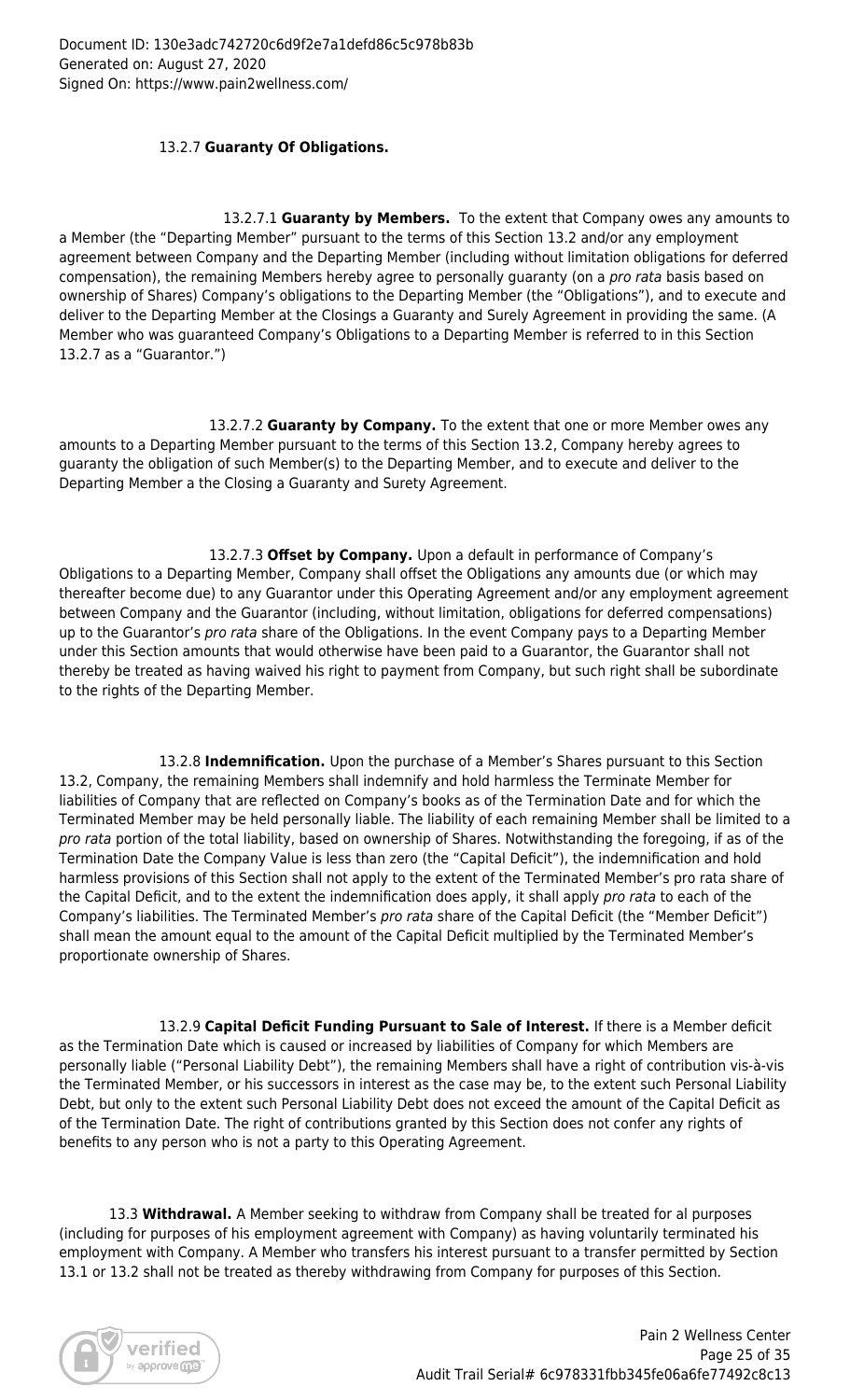13.4 **Allocation with Respect to Transferor's Interest.** Except where the Code otherwise requires (for example, in the case of certain "allowable cash basis items" as defined in Code Section 706(d)(2)(B)), upon the permitted assignment by a Member of all or any part of his Company Interest, each item of Company Income (or loss) and deduction allocable to the interest shall be pro- rated (as to the transferred interest) between the transferor and the transferee on the basis of the number of days in the taxable year of Company preceding (and including) and succeeding the date as of which the assignment is effective. Gain or loss from the sale or other taxable disposition of a Company capital asset shall be allocated to the persons who were Members at the time such gain or loss was recognized by Company, unless otherwise provided herein.

 13.5 **Section 754 Election.** Upon the timely written request of any Member, Company shall elect, pursuant to Section 754 of the Code to adjust the basis of Company property as provided in Section s734(b) and 743(b) of the Code. The then acting tax matter partner shall be responsible for determining the adjustments required or permitted by said Sections of the Code, provided that, in the case of any adjustment required or permitted under Section 743(b) of the Code, the transferee Member or Members shall be solely responsible for determining the adjustments required there under unless such Member or Members provide the tax matters person with all the information necessary for the tax person to determine the adjustments.

# **ARTICLE XIV**

# **ADDITIONAL MEMBERS**

 14.1 From the date of the formation of the Company, any Person or Entity acceptable to the Members by their unanimous vote thereof may become a Member of this Company either by the issuance of the Company Membership Interests for such consideration as the Members by their unanimous votes shall determine, or as transferee of a Member's Membership Interest of any portion thereof, subject to the terms and conditions of this Operating Agreement. No new Members shall be entitled to any retroactive allocation losses, income or expense deductions incurred by the company. The Managers may, at their option, at the time a Member is admitted, close the Company books (as through the Company's tax year had ended) or make pro rata allocations of loss, income and expense deductions to a new Member for that portion of the Company's tax year in which a Member was admitted in accordance with the provisions of 706(d) of the Code and the Treasury Regulations promulgated there under.

# **ARTICLE XV**

# **DISSOLUTION AND TERMINATION**

15.1 **Dissolution.**

(a) The Company shall be dissolved upon the occurrence of any of the following events:

• when the period fixed for the duration of the Company shall expire pursuant to Section 2.5 hereof;

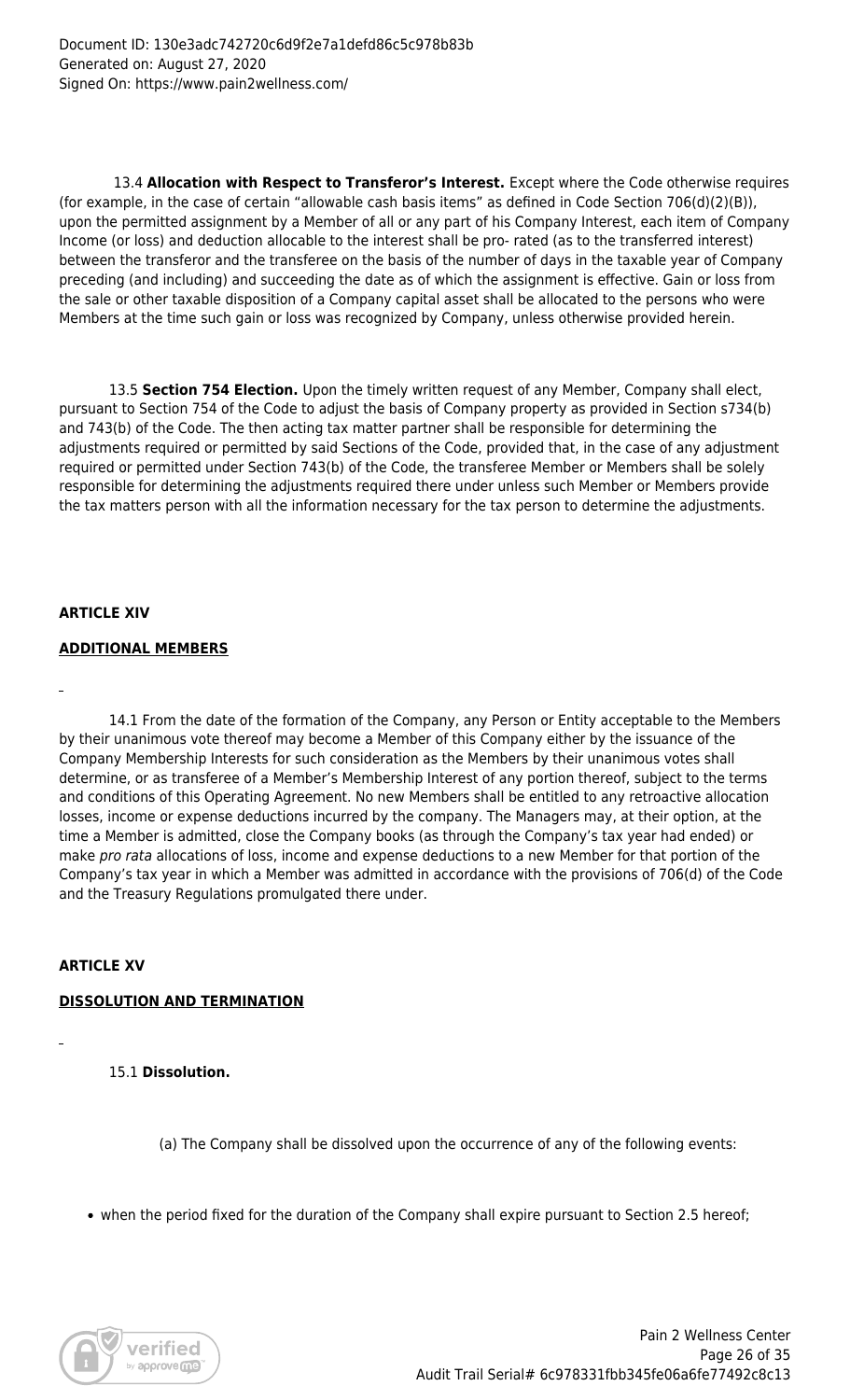Document ID: 130e3adc742720c6d9f2e7a1defd86c5c978b83b Generated on: August 27, 2020 Signed On: https://www.pain2wellness.com/

- by the unanimous written agreement of all Members; or
- upon the withdrawal, removal, bankruptcy, insolvency, death or incompetence of a Member, the sale or redemption of a Member's entire Membership Interest, or the occurrence of any other event which terminates the continued Member in the Company pursuant to O.C.G.A. section 14-11-601 or any other provision of the Georgia Act (a "Withdrawal Event"), unless the business of the Company is continued by the unanimous consent of all the remaining Members within ninety (90) days after the Withdrawal Event.

 (b) If a Member who is an individual dies or a court of a competent jurisdiction adjudges him to be incompetent to manage his person or his property, the Member's executor, administrator, guardian, conservator, or other legal representative may exercise all of the Member's rights for the purpose of settling his estate or administering his property.

 (c) Except as expressly permitted in this Operating Agreement, a Member shall not voluntarily withdraw or take any voluntary action which directly causes a Withdraw Event. Unless otherwise approved by Members owning a Majority Interest, a Member who withdraws (a "Withdrawing Member") or whose Member Interest is otherwise Terminated by virtue of a Withdrawal Event, regardless of whether such Withdrawal Event was the result of a voluntary act by such Member, shall not be entitled to receive any distributions to which such Member would not have been entitled had such Member remained a Member. Except as otherwise expressly provided hereunder, a withdrawing Member shall become an Economic Interest Owner. Damages for breach of this Section 15.1 shall be monetary damages only and such damages may be offset against distributions by the Company to which the Withdrawing Member would be otherwise entitled.

 15.2 **Effect of Dissolution.** Upon dissolution, the Company shall cease to carry on its business, except as permitted by O.C.G.A section14.11.605, upon dissolution, the Members shall file a statement of commencement of winding up pursuant to O.C.G.A. section 14-11-606 and publish the notice permitted by O.C.G.A. 14-11-608.

# 15.3 **Winding up, Liquidation and Distribution of Assets.**

- Upon dissolution, an accounting shall be made by the Company's independent accountants of the accounts of the Company and of the Company's assets, liabilities and operations, from the date of the last previous accounting until the date of dissolution. The Member(s) shall immediately proceed to wind up the affairs of the Company
- If the Company is dissolved and its affairs are to be wound up, the Member(s) shall:
- Sell or otherwise liquidate all of the Company's assets as promptly as practicable (except to the extend the Member(s) may determine to distribute any assets to the Members in kind);
- Allocate any profit or loss resulting from such sales to the Member and economic Interest Owners in accordance with Article IX hereof;
- Discharge all liabilities of the Company, including liabilities to Member and Economics Interest Owners who are creditors, to the extent otherwise permitted by law, other than liabilities to Members and Economic Interest Owners for distribution, and establish such reserves as may be reasonably necessary to provide for contingent liabilities of the Company; and

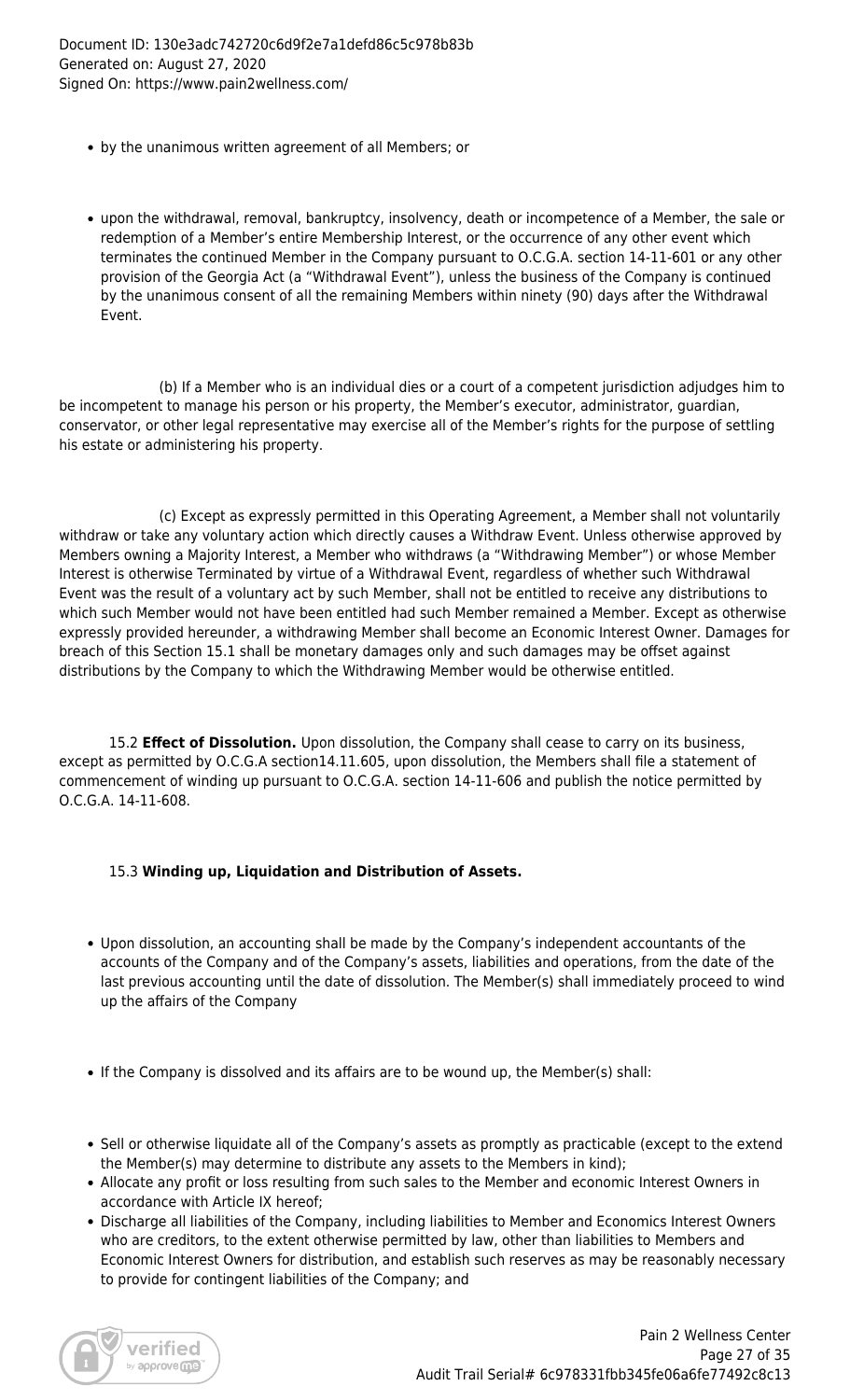- Distribute the remaining assets in the following order:
- If any assets of the Company are to be distributed in kind, the net fair market value of such assets as of the date of dissolution shall be determined by independent appraisal or by agreement of the Members. Such assets shall be deemed to have been sold as of the date of dissolution for their fair market value, and the Capital Accounts of the Members and Economic Interest Owners shall be adjusted pursuant to the provisions of this Operating Agreement to reflect such deemed sale.
- The positive balance (if any) of each Member's and Economic Interest Owner's Capital Account (as determined after taking into account all Capital Account adjustments for the Company's taxable year during which the liquidation occurs) as determined by the Members, either in cash or in kind, as determined by the Members, with any assets distributed in kind being valued for this purpose at their fair market value. Any such distributions to the Members in respect of the Capital Accounts shall be made in accordance with the time requirements set forth in Section 1.704(n)(2)(ii)(b)(2) of the Treasury Regulations.
- Notwithstanding anything to the contrary in this Operating Agreement, upon a liquidation within the meaning of Section 1.704-1(b)(2)(ii)(g) of the Treasury Regulations, if any Member has a deficit Capital Account (after giving effect to all contributions, distributions, allocations and other Capital Account adjustments for all taxable years, including the year during which such liquidation occurs), such Member shall have no obligation to may any Capital Contribution, and the negative balance of such Member's Capital Account shall not be considered a debt owed by such Member to the Company or to any other Person for any purpose whatsoever.
- Upon completion of the winding up, liquidation and distribution of the assets, the Company shall be deemed terminated.
- The Members shall comply with any requirements of applicable law pertaining to the winding up of the affairs of the Company and the final distribution of its assets.

 15.4 **Certificate of Termination.** When all debts, liabilities and obligations have been paid and discharged or adequate provisions have been made therefore and all of the remaining property and assets have been distributed to the Members, a Certificate of Termination shall be executed and filed with the Secretary of Georgia in accordance with O.C.G.A. section 14-11-610.

 15.5 **Return of Contribution Non-recourse to Other Members.** Excepts as provided by law or as expressly provided in this Operating Agreement, upon dissolution, each Member shall look solely to the assets of the Company for the return of its Capital Contribution. If the Company property remaining after the payment or discharge of the debts and liabilities of the Company is insufficient to return the cash contribution of one or more Members, such Members shall have no recourse against any other Member.

#### **ARTICLE XVI**

#### **MISCELLANEOUS PROVISIONS**

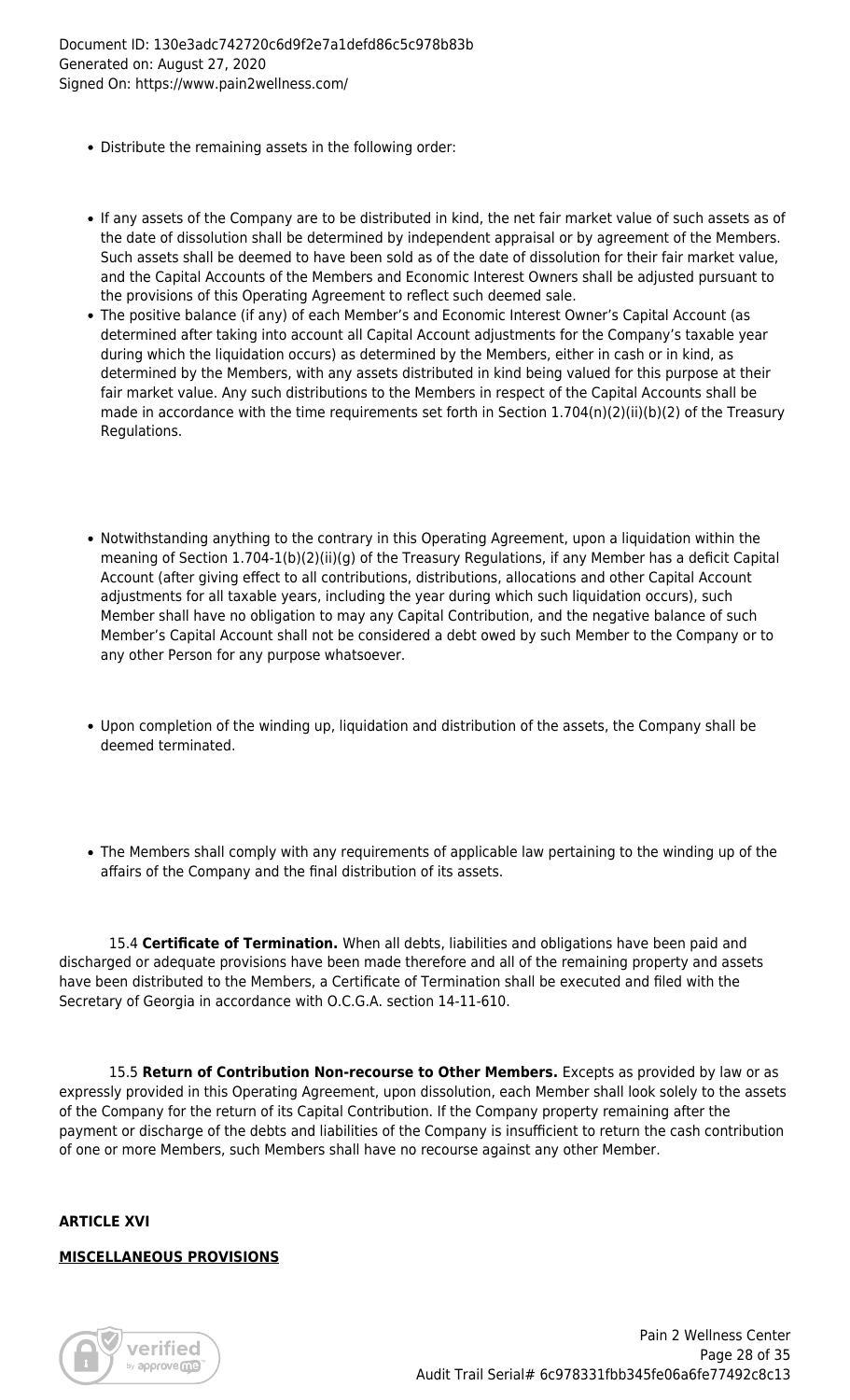16.1 **Books and Account and Records.** Proper and complete records and books of account shall be kept or shall be caused to be kept by the Members in which shall be entered fully and accurately all transactions and other matters relating to the Company's business in such detail and completeness as is customary and usually for business of the type engaged in by the Company. The books and records shall be at all times maintained at the principal executive office of the Company and shall be open to the reasonable inspection and examination of the Members or Economic Interest Owners or their duly authorized representatives during reasonable business hours.

 16.2 **Application of Georgia Law.** This Operating Agreement, and the application or interpretation hereof, shall be governed exclusively by its term and by the law of the State of Georgia, and specifically the Georgia Act.

 16.3 **No Action for Partition.** No Member or Economic Interest Owner has any right to maintain any action for partition to the property of the Company.

 16.4 **Executive of Additional Instruments.** Each Member hereby agrees to execute such other and further statements of interest and holdings, designations, powers of attorney and other instruments necessary to comply with any laws, rules or regulations.

 16.5 **Construction.** Whenever the singular number is used in this Operating Agreement and when required by the context, the same shall include the plural and ice versa, and the masculine gender shall include the feminine gender and vice versa.

 16.6 **Headings.** The headings in this Operating Agreement are inserted for convenience only and are in no way intended to describe, interpret, define, or limit the scope, extent or intent of this Operating Agreement or any provision hereof.

 16.7 **Waivers.** The failure of any party to seek redress for violation of or to insist upon the strict performance of any covenant or condition of this Operating Agreement shall not prevent a subsequent act, which would have originally constituted a violation, from having the effect of an original violation.

 16.8 **Rights and Remedies Cumulative.** The rights and remedies provided by this Operating Agreement are cumulative and the use of any one right or remedy by any party shall not preclude or waive the right to use any or all other remedies. Such rights and remedies are given in additions to any other rights the parties may have by law.

 16.9 **Severability.** If any provision of this Operating Agreement or the application hereof to any person or circumstance shall be invalid, illegal or unenforceable to any extent, the remainder of this Operating Agreement and the application thereof shall not be affected and shall be enforceable to the fullest extent permitted by law.

16.10 **Heirs, Successors and Assigns.** Each and all of the covenants, terms, provisions and

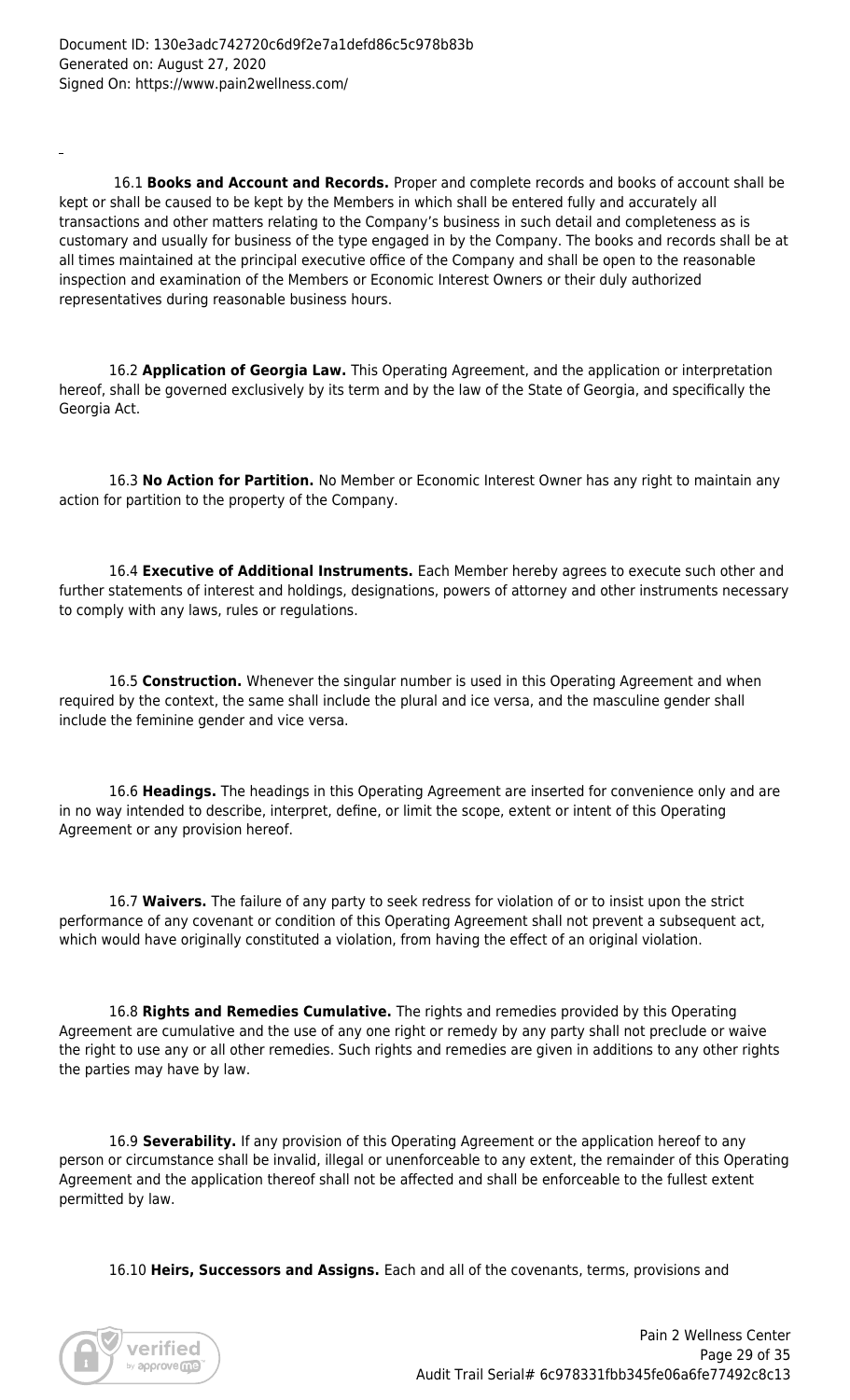agreements herein contained shall be binding upon and inure to the benefit of the parties hereto and to the extent permitted by this Operating Agreement, their respective heirs, legal representatives, successors and assigns.

 16.11 **Creditors.** None of the provisions of this Operating Agreement shall be for the benefit of or enforceable by any creditors of the Company.

 16.12 **Counterparts.** This Operating Agreement may be executed in counterparts, each of which shall be deemed an original but all of which shall constitute one instrument.

 16.13 **Federal Tax Income Elections.** All elections required or permitted to be made by the Company under the Code shall be made by the Members as determined in their sole discretion. For all purposed permitted or required by the Code, the Members shall constitute and appoint one (1) Member as the Tax Matters Member, and if that Member should cease to be a Member, then such other Member as shall be designated by the Member by majority vote.

 16.14 **Certification of Non-Foreign Status.** In order to comply with Section 1445 of the Code and the applicable Treasury Regulations there under, in the event of the disposition by the Company of a United States real property interest as defined in the Code and Treasury Regulations, each Member shall provide to the Company, an affidavit stating, under penalties of perjury, (i) the Member's address, (ii) United States taxpayer identification number, and (iii) that the Member is not a foreign person as that term is defined in the Code and Treasury Regulations. Failure by any Member to provide such affidavit by the date of such disposition shall authorize the Company to withhold ten percent (10%) of each Member's distributive share of the amount realized by the Company on the disposition.

 16.15 **Notices.** Any and all notices, offers, demands or elections required or permitted to be made under this Operating Agreement ("Notices") shall be in writing, signed by the party giving such Notice, and shall be deemed given and effective (i) when hand-delivered, or (ii) on the third business day (which term means a day when the United States Postal Service is making regular deliveries of mail on all of its regularly appointed weed-day rounds in Georgia) following the day, as evidenced by proof of mailing, upon which such notice is deposited, postage prepaid, certified mail, return receipt requested, with the Postal Service, and addressed to the other party at such party's respective address as set forth herein, or at such other addresses as the other party may hereafter designate by Notice.

 16.16. **Amendments.** Any amendment to this Operating Agreement shall only be made by the unanimous vote or consent of all the Members of the Company and shall be made in writing and signed by all Members.

 16.17 **Invalidity.** The invalidity or unenforceability of any particular provision of this Operating Agreement shall not affect the other provisions hereof, and the Operating Agreement shall be construed in all respects as if such invalid or unenforceable provision were omitted. If any particular provision herein is construed to e in conflict with the provisions of the Georgia Act, the Georgia Act shall control and such invalid or unenforceable provisions shall not affect or invalidate the other provisions hereof, and this Operating Agreement shall be construed in all respects as if such conflicting provision were omitted.

16.18 **Banking.** All funds of the Company shall be deposited in its name in an account or accounts as

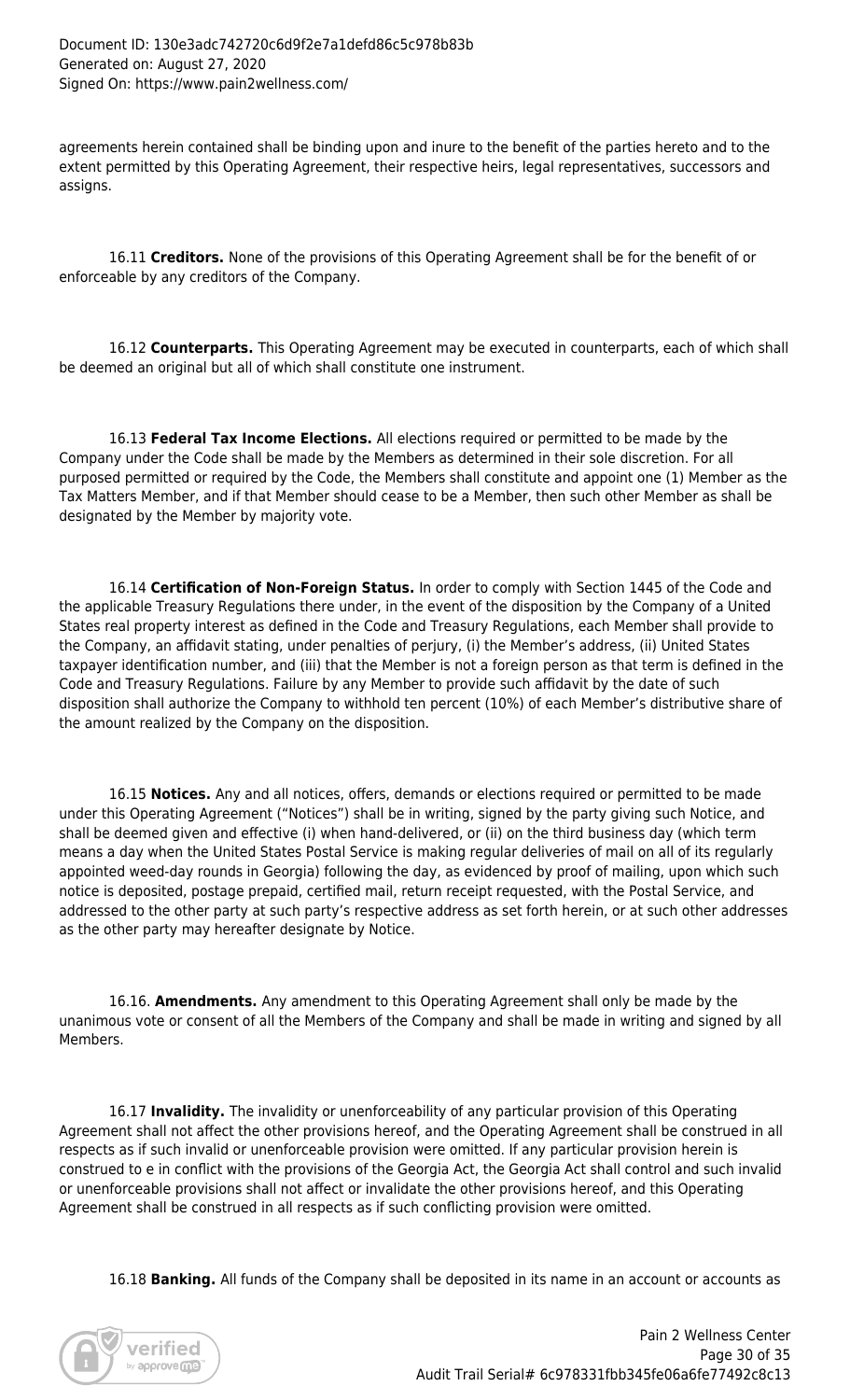shall be designated from time to time by the Members. All funds of the Company shall be used solely for the business of the Company. All withdrawals from the Company bank accounts shall be made only upon checks signed by the Member who holds the majority of the ownership interest of Company or by such other person as such Member may designate from time to time.

 16.19 **Arbitration.** Any dispute, controversy or claim arising out of or in connection with, or relating to, this Operating Agreement or any breach or alleged breach hereof shall, upon the request of any party involved, be submitted to, and settled by, arbitration in the City of Atlanta, County of Fulton, State of Georgia, before a single arbitrator, pursuant to the commercial arbitration rules then in effect of the American Arbitration Association or at any time or at any other place or under any other form conclusive upon the parties and a judgment thereon may be entered in the highest court of the forum, state or federal, having jurisdictions. The expenses of the arbitrations shall be borne equally by the parties of the arbitration, provided that each party shall pay for and bear the cost of its own experts, evidence and counsel's fees, except that in the discretion of the arbitrator, any award may include the cost of a party's counsel if the arbitrator expressly determines that the party against whom such award is entered has caused the dispute, controversy or claim to be submitted to arbitration as a dilatory tactic.

 16.20 **Determination of Matter Not Provided For In This Operating Agreement.** The Members shall decide any questions arising with respect to the Company and this Operating Agreement which are not specifically or expressly provided for in this Operating Agreement.

 16.21 **Further Assurances.** The Members each agree to cooperate, and to execute and deliver in a timely fashion any and all additional documents necessary to effectuate the purpose of the Company and this Operating Agreement.

 16.22 **Time.** Time is of the essence of this Operating Agreement, and to any payments, allocations and distributions specified under this Operating Agreement.

# **Non-Competition Covenant**.

 Employee recognizes and acknowledges that all patients and/or accounts serviced by the Clinic's other Employees or the Employee during his/her employment with the Clinic, including all patients and/or accounts acquired by the Employee due to his/her efforts, are the patients and accounts of the Clinic (collectively called "Clinic Accounts").

 Employee recognizes and acknowledges that the list of the Clinic's client accounts, as it may exist from time to time, is a valuable, special and unique asset of the Clinics business. Employee shall not, during or at any time after the termination of this Agreement, disclose the list of Client Accounts or any part thereof to any person, firm, corporation, association, or other entity for any reason or purpose whatsoever.

 In the event this Agreement is terminated by either party, Employee shall not, either individually or as an Employee or principal or as a consultant or independent contractor of another chiropractic clinic provide Chiropractic care or medical services for a two (2) year period immediately subsequent to the termination of this Agreement within a 5 mile radius from the Clinic. If the Ex-Employee practices within a 5 mile radius, Employee owes Clinic gross revenue of the Clinic for the past two (2) years.

 If for any reason the Employee shall acquire or otherwise obtain from the Clinic, by any means whatsoever, Client Accounts or provide services to such Client Accounts, then at the sole election of the Clinic, the Employee shall pay to the Clinic \$250 per patient and \$20 per visit where services were rendered to the patient for a period of two (2) years.

Payment shall be remitted to the Clinic by the Employee within fifteen (15) days after collection of amounts

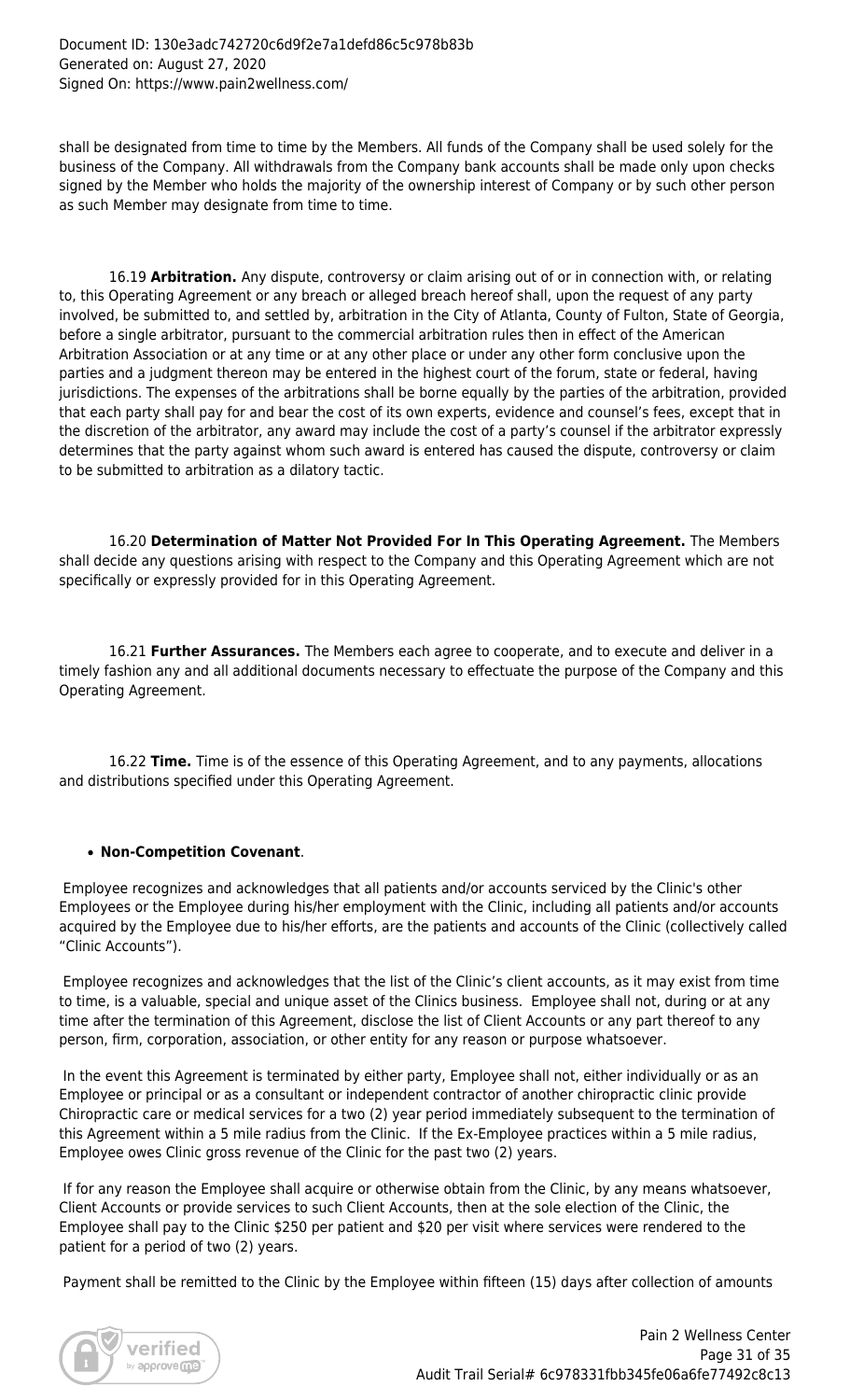billed by the Employee to Client Accounts or within sixty (60) days after billing by Employee to Client Accounts, whichever comes first. If services rendered by the Employee to the Client Accounts are provided on an ongoing basis of sixty (60) days or longer, progress payments will be made by the Employee to the Clinic at sixty (60) day intervals based on progress billings by the Employee to the Client Accounts. Payments are due on the 1st of each month for services rendered from the 1st to the 25th of the previous month.

 This Agreement with respect to damages in the event of breach shall in no event disentitle the Clinic to inductive relief aimed at enforcing the Agreement for the full two (2) year period set forth above.

# **Improper Use of Clinic Information.**

 Employee acknowledges that the patient information contained in the lists and records of the Clinic is confidential and proprietary to the Clinic and valuable.

Employee promises not to copy, either individually or through others, or publish or make extracts from any portion of any such list or record, or otherwise make any use of all or any portion of any such list or record except as is expressly authorized in writing by the Clinic.

 Employee agrees that the Clinic shall be entitled to an injunction to prevent a breach of the preceding sentence as may occur prior to the entry of an injunction.

 The parties acknowledge that it is difficult, if not impossible, accurately measure the damages that would be suffered in the event of breach of this paragraph by Employee, although it is certain that breach by Employee would cause significant damage to the Clinic.

 The parties acknowledge that recent experience has shown that it costs approximately \$500.00 in advertising to produce a single new patient for the Clinic. Therefore, the parties agree that if Employee should breach this paragraph prior to the entry of an injunction, that Employee shall pay the Clinic.

- \$500.00 for each patient name (either with or without address or telephone number) which Employee himself/herself or through others memorized, extracted, compiled, copied, published, or otherwise made unauthorized use thereof, and in addition,
- \$500.00 for each patient to whom Employee himself/herself or through others directs a telephone or inperson solicitation, announcement, advertisement or other similar communication and in addition,
- \$500.00 for each patient to whom Employee himself/herself or through others direct a solicitation, announcement, advertisement, or other communication by mail.

#### Records/Accounting:

 Clinic may, through any certified public accountant selected by Clinic, inspect at its expense the relevant records and books maintained by Ex-Employee to determine compliance with this Agreement. The Clinic will first obtain reasonable assurances of confidentiality from such accountant.

#### **Post Termination Compensation**

 Except as explicitly stated below in this section, the Clinic shall be free from any obligation to pay any compensation to Employee which is directly or indirectly based on cash or other payment received or entitled to be received by the Clinic for breach of any portion of this Agreement. Any sums so paid to Employee are subject to refund unless the parties agree otherwise in writing.

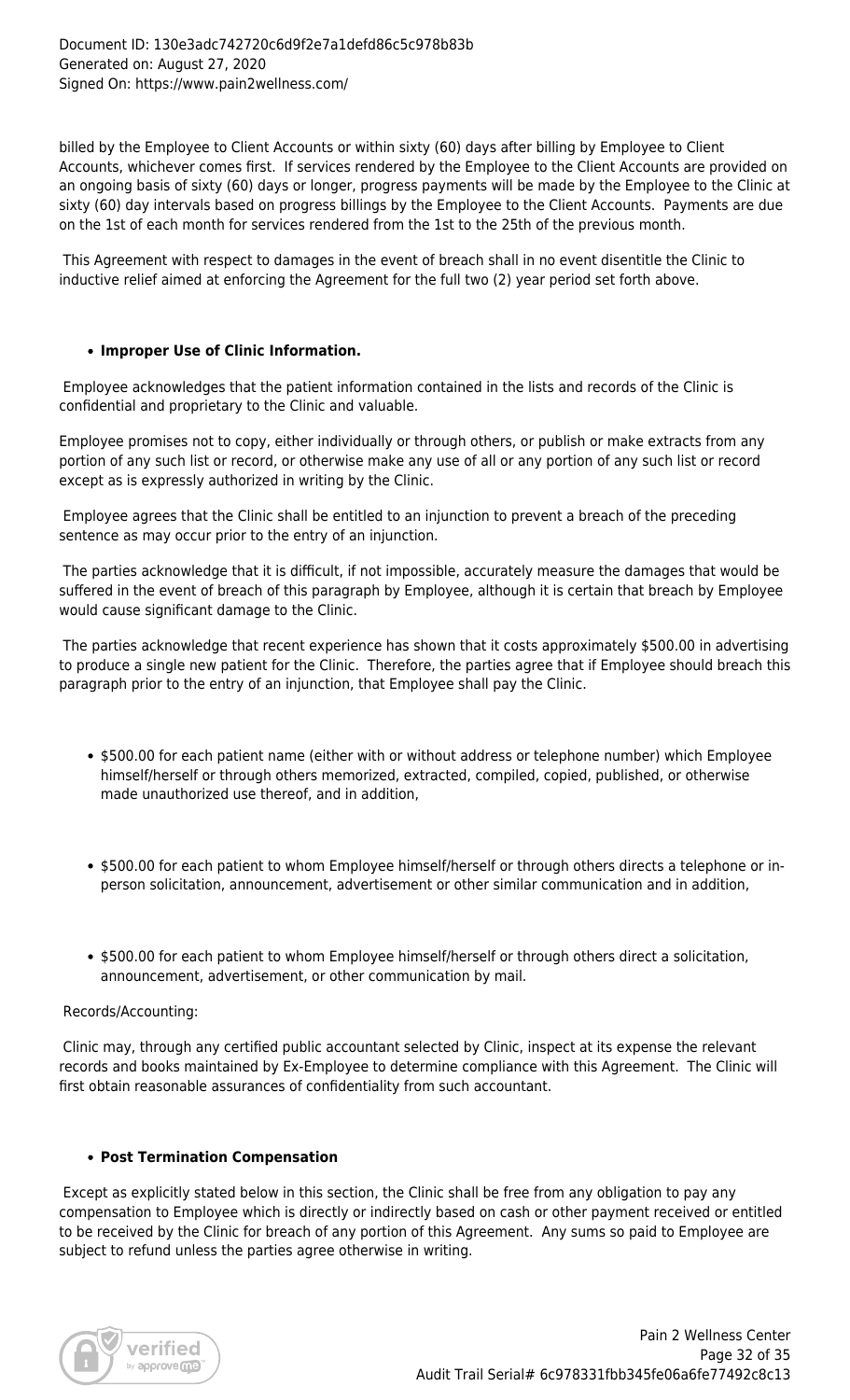During the probation period termination will be with two (2) weeks base compensation.

 When this Agreement is terminated by a thirty (30) days written notice by either party, the Associate will be compensated per Schedule A for the work done during the thirty (30) day transition period plus two (2) weeks base salary compensation.

 When this Agreement is terminated by a thirty (30) days written notice by either party the Clinic, at its own discretion, may pay the Associate thirty (30) days base salary compensation in lieu of requiring a thirty (30) day transition time.

 When termination is the result of this Agreement being deemed to be breached no compensation will be paid to the Associate except the base salary for any weeks already served for which the Associate has yet to be compensated.

**IN WITNESS WHEREOF,** the Member hereto has executed this Operating Agreement, as of July 6, 2022.

# **MEMBERS AND MANAGERS**

1. Enter Full Name , M.D. -

\_\_\_\_\_\_\_\_\_\_\_\_\_\_\_\_\_\_\_\_\_\_\_\_\_\_\_\_\_\_\_\_\_\_\_

Member and Medical Share Owner

1. Enter Full Name , M.D. -

\_\_\_\_\_\_\_\_\_\_\_\_\_\_\_\_\_\_\_\_\_\_\_\_\_\_\_\_\_\_\_\_\_\_\_\_

Medical Manager/Director Medical Affairs

WINSTON KYLE CARHEE, JR., D.C.

\_\_\_\_\_\_\_\_\_\_\_\_\_\_\_\_\_\_\_\_\_\_\_\_\_\_\_\_\_\_\_\_\_\_\_\_

Member and Non-Medical Share Owner

WINSTON KYLE CARHEE, JR., D.C. -

\_\_\_\_\_\_\_\_\_\_\_\_\_\_\_\_\_\_\_\_\_\_\_\_\_\_\_\_\_\_\_\_\_\_\_\_

Administrative Non-Medical Manager

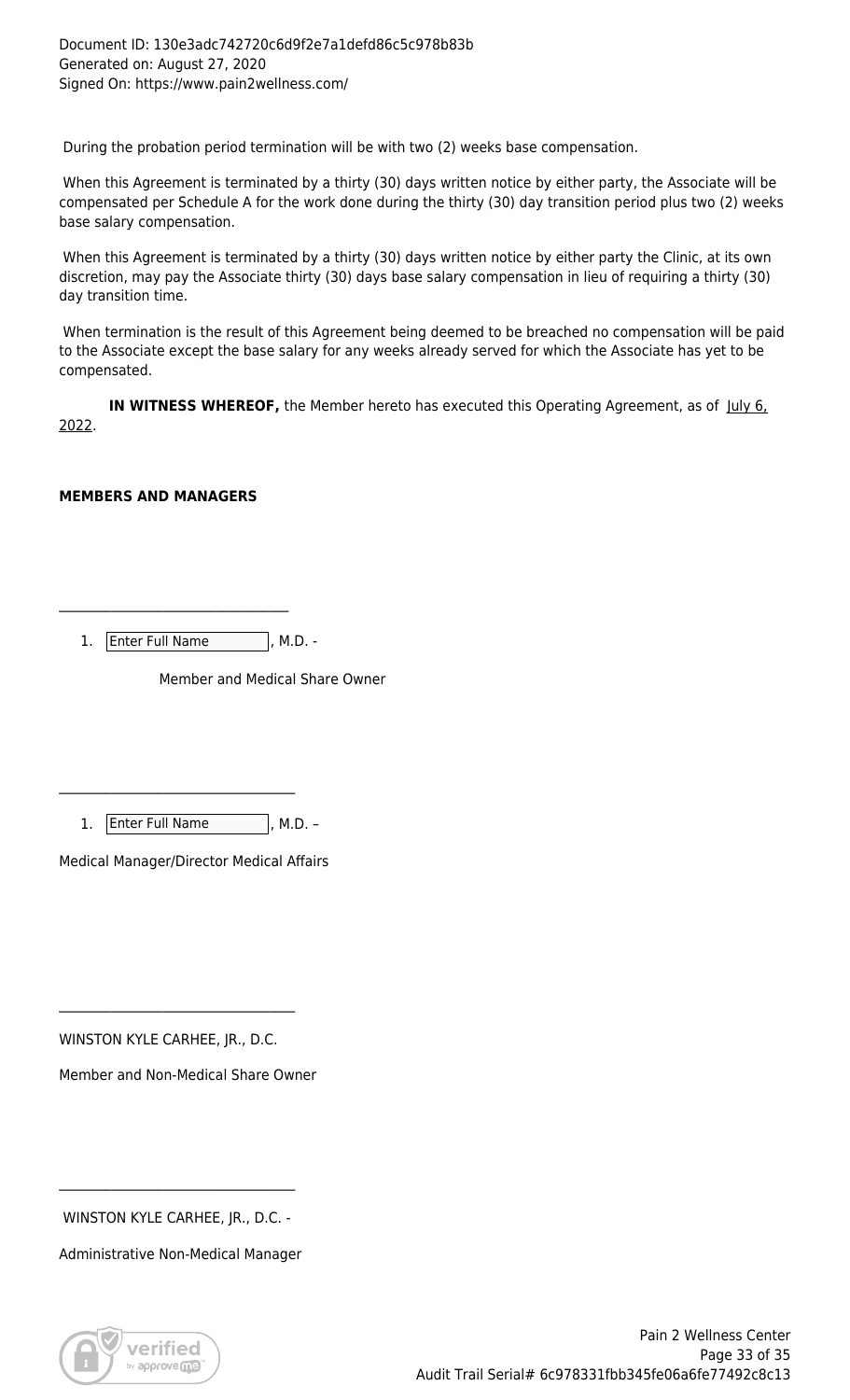Document ID: 130e3adc742720c6d9f2e7a1defd86c5c978b83b Generated on: August 27, 2020 Signed On: https://www.pain2wellness.com/

Winston Carkee DC

 $\boldsymbol{\times}$ 

X

Signed By Winston Carhee Signed On: September 10, 2020